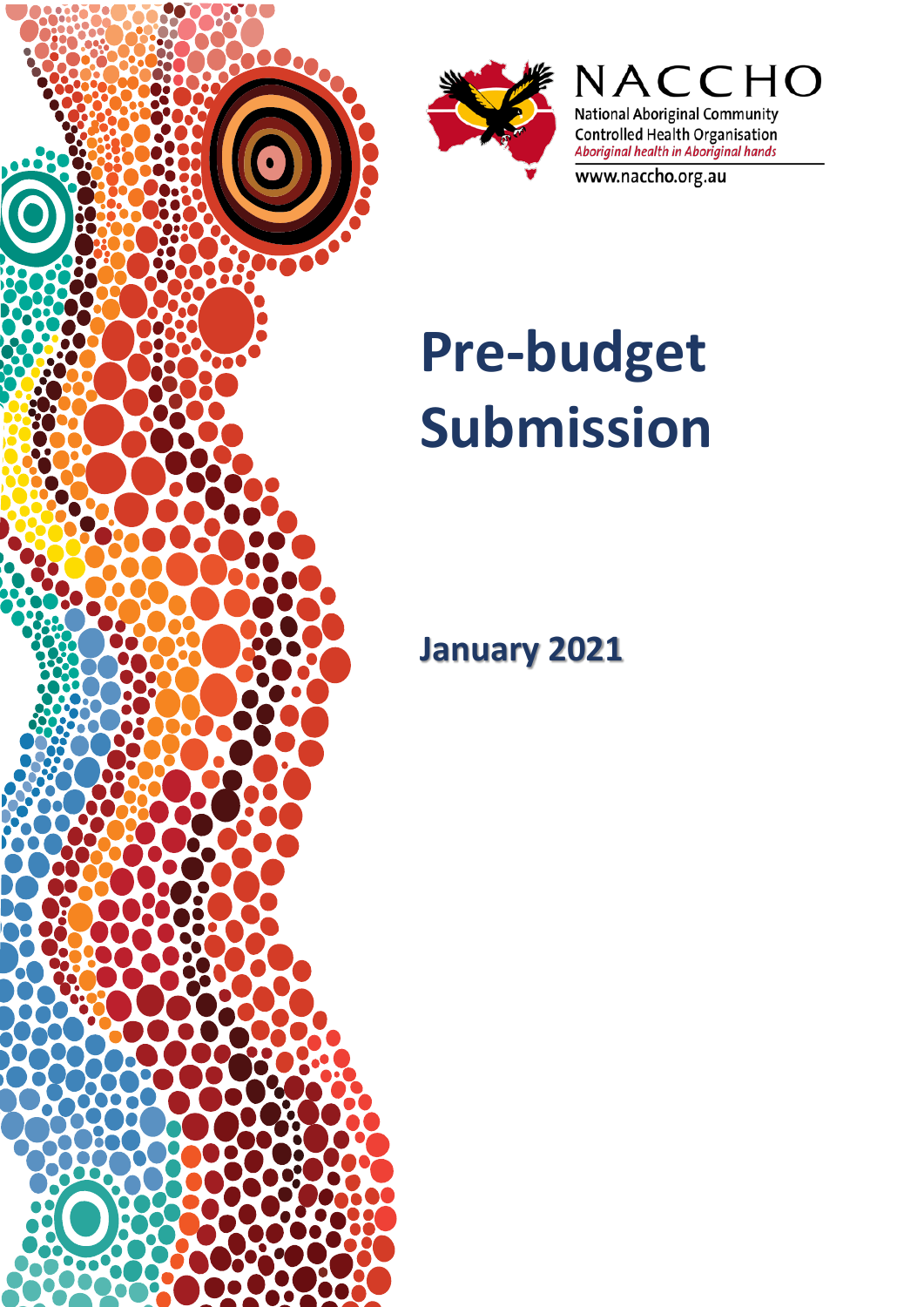#### **About NACCHO**

NACCHO is the national peak body representing 143 Aboriginal Community Controlled Health Organisations (ACCHOs). NACCHO liaises with its membership, its eight state/territory affiliates, governments, and other organisations on Aboriginal and Torres Strait Islander health and wellbeing policy and planning issues and advocacy relating to health service delivery, health information, research, public health, health financing and health programs. Our members provide about 3.1 million episodes of care per year for about 410,000 people across Australia, including about 1m episodes of care in remote regions.

ACCHOs range from large multi-functional services employing several medical practitioners and providing a wide range of services, to small services which rely on Aboriginal Health Workers/Practitioners and/or nurses to provide the bulk of primary health care services, often with a preventive, health education focus. Our 143 ACCHOs provide services from about 550 clinics.

ACCHOs contribute to improving Aboriginal and Torres Strait Islander health and wellbeing through the provision of comprehensive primary health care, and by integrating and coordinating care and services. Many provide home and site visits; medical, public health and health promotion services; allied health; nursing services; assistance with making appointments and transport; help accessing childcare or dealing with the justice system; drug and alcohol services; and help with income support.

Collectively, we employ about 7,000 staff, 54 per cent of whom are Indigenous, making us the second largest employer of Aboriginal and Torres Strait Islander people in the country.

During the early days of the recent pandemic, NACCHO led the sector's response and engagement with governments to ensure that the impact was minimised amongst Australia's First Nations, in which levels of comorbidity and socio-economic factors (e.g. overcrowding and poverty) meant that much higher death rates were expected. No deaths were recorded from COVID-19 amongst our people and our share of the caseload was 0.5 per cent when our share of the national population is 3.3 per cent. It is a remarkable story of success, when compared to the tragic outcomes experienced by First Nations people in other countries (e.g. the Navajo in the USA who have the highest death rate of all groups).<sup>1</sup>

This risk remains, but the existence of a national network of ACCHOs has been critical to the success thus far. If the pandemic has shown anything in our sector, it is that ACCHOs are flexible and effective frontline services. Now, more than ever, the network needs to be developed and supported.

#### **Any enquiries about this submission should be directed to:**

National Aboriginal Community Controlled Health Organisation (NACCHO)

Level 5, 2 Constitution Avenue, Canberra City ACT 2601

Telephone: 02 6246 9300 Email[: reception@naccho.org.au](mailto:reception@naccho.org.au) Website: [naccho.org.au](http://www.naccho.org.au/)

<span id="page-1-0"></span><sup>1</sup> J. Arrazola, M. M. Masiello, S. Joshi, et al., 'COVID-19 Mortality Among American Indian and Alaska Native Persons: 14 States, January-June 2020' in Centre for Disease Control and Prevention *[MMW](https://www.cdc.gov/mmwr/volumes/69/wr/mm6949a3.htm#suggestedcitation) Report*, no. 69, 2020, pp. 1,853-6.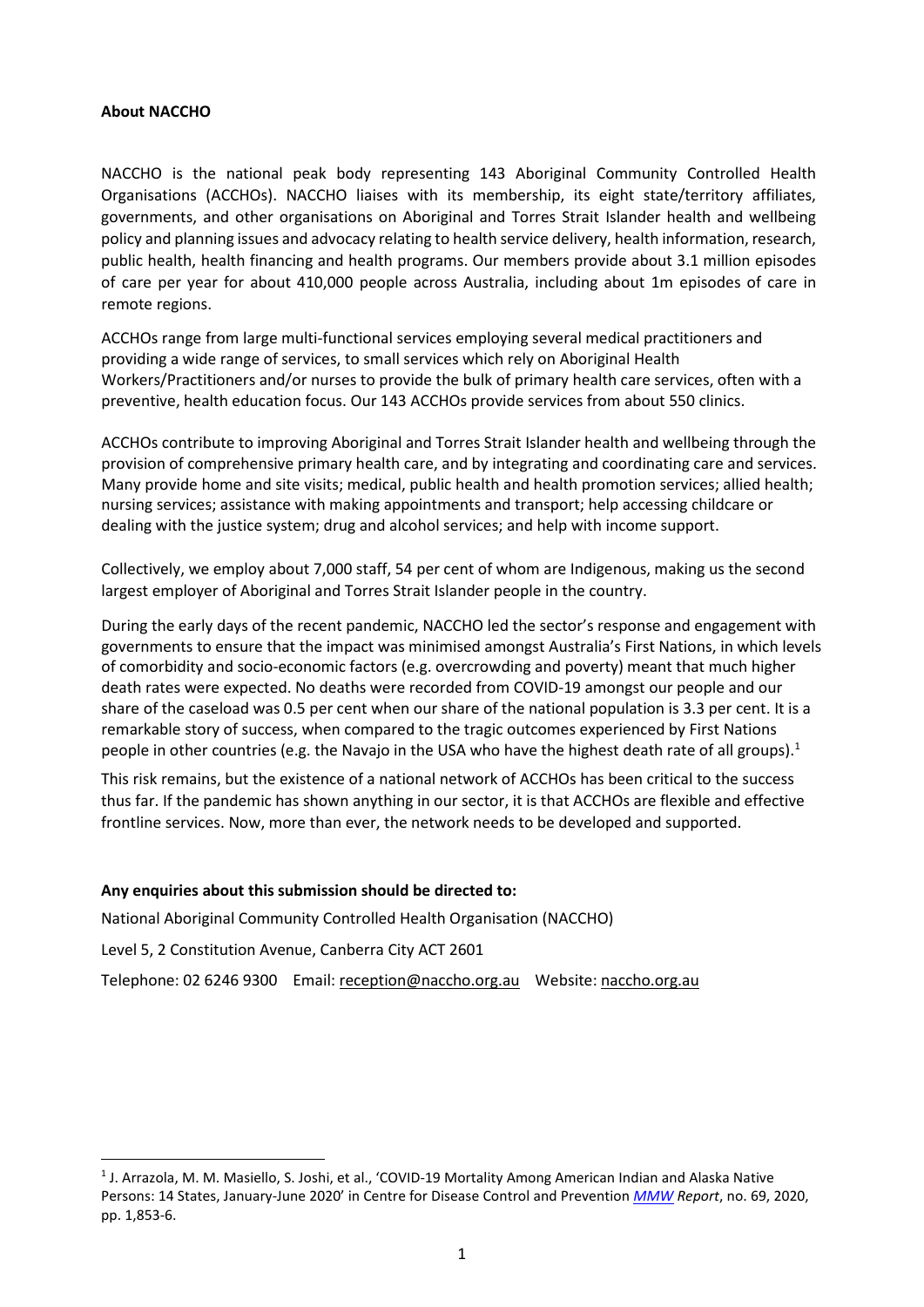# **NACCHO fully supports the new National Agreement on Closing the Gap**

NACCHO played a leading role in setting up the Coalition of Peaks that grew into a group of 50 Aboriginal organisations uniting to negotiate the new National Agreement on Closing the Gap with Australian governments.

NACCHO is committed to the objectives underpinning that seminal agreement. The new approach of involving Aboriginal and Torres Strait Islander people in decision-making is reflected in this submission.

The new National Agreement was developed around four priority reform areas.

- 1. **Shared decision-making**: Aboriginal and Torres Strait Islander people are empowered to share decision-making authority with governments to accelerate policy and place-based progress on Closing the Gap through formal partnership arrangements.
- 2. **Building the community-controlled sector**: There is a strong and sustainable Aboriginal and Torres Strait Islander community-controlled sector delivering high quality services to meet the needs of Aboriginal and Torres Strait Islander people across the country.
- 3. **Improving mainstream institutions**: Governments, their organisations and their institutions are accountable for Closing the Gap and are culturally safe and responsive to the needs of Aboriginal and Torres Strait Islander people, including through the services they fund.
- 4. **Aboriginal and Torres Strait Islander-led data**: Aboriginal and Torres Strait Islander people have access to, and the capability to use, locally-relevant data and information to set and monitor the implementation of efforts to close the gap, their priorities and drive their own development.

These four priority reform areas reflect what Aboriginal and Torres Strait Islanders have been telling governments for decades. They must be embraced by all parties, if real progress is to be made. The four priorities, and the principles underlying them, form the basis of much of this submission.

## **NACCHO's previous pre-budget submissions**

In recent years, NACCHO has liaised with its network and other stakeholders to submit pre-budget submissions to Treasury. This submission builds on that tradition and incorporates a number of elements from earlier submissions.

NACCHO has always offered to provide further information and to work with the Australian Government to explain further its proposals and to develop any measures within the submission that might need adjustment. NACCHO makes the same offer for the thirteen policy proposals outlined in this submission for the 2021-2022 Budget process.

In 2019-2020, the sector welcomed the Commonwealth's increased funding of \$33m for expanding services within the existing Indigenous Australians Health Program (IAHP) appropriation. The increase was announced in late 2019 and repeated in the 2020-2021 Budget. This will serve to keep the sector buoyant until a new needs-based funding model is resolved in the longer term and the work on the cost of core service delivery is completed as well as accounting for changes in relation to COVID-19.

While there were modest improvements in funding such as this, NACCHO's Board and membership was disappointed overall in the delayed 2020-2021 Budget. We saw it as a lost opportunity. A highspending stimulus Budget provided a rare occasion in which the nation could have addressed longterm structural issues; in particular, the ailing infrastructure in the ACCHO sector and its 550 clinics as well as the neglected social housing stock in Aboriginal communities and across the country. If last year's proposal to redirect funding within the Infrastructure Portfolio to the ACCHO sector had been supported, it would not only have helped many of our clinics meet modern standards and respond to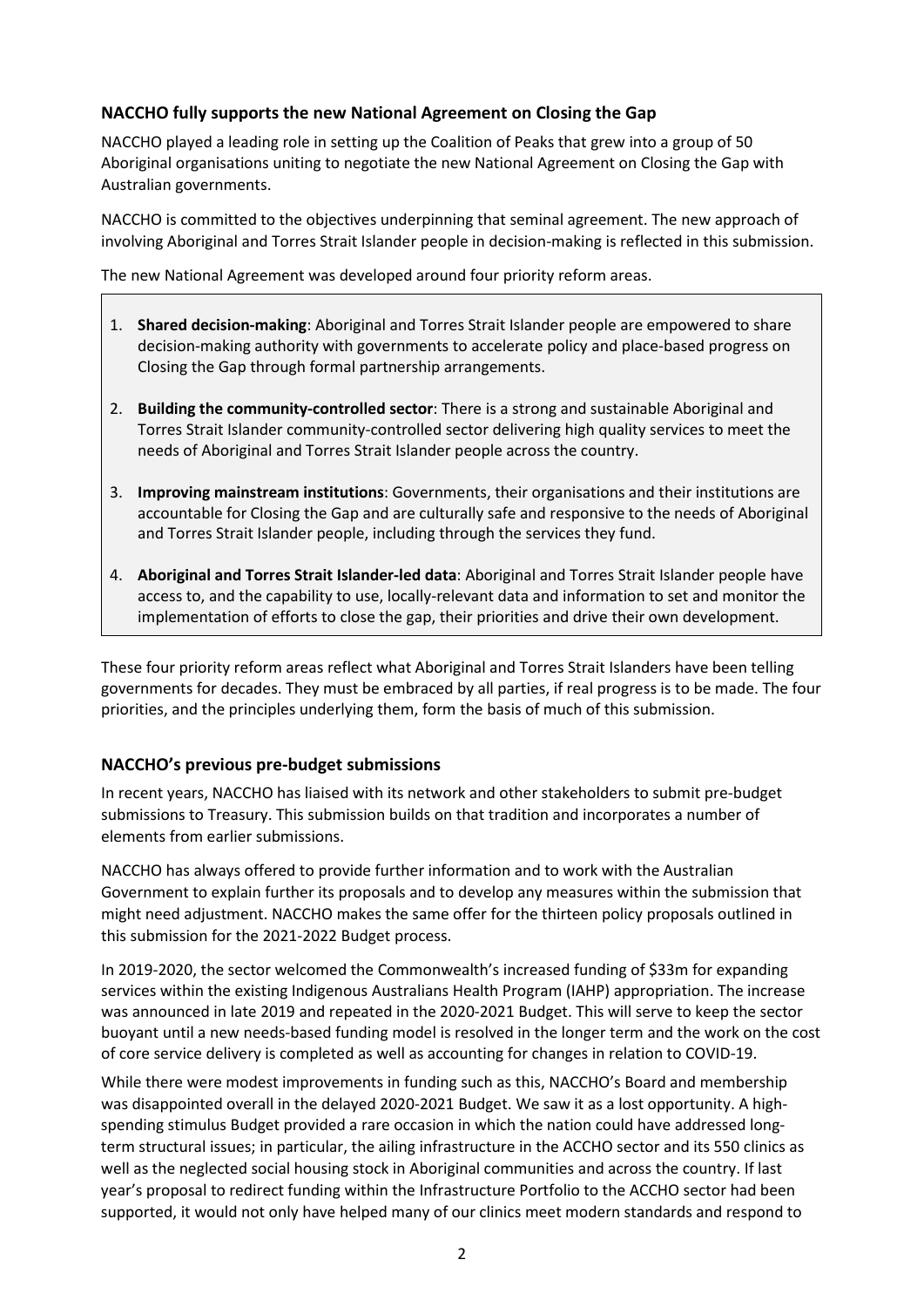increasing demand, but it would also have seen the stimulation of hundreds of local economies and generated thousands of jobs across Australia.

Although we expect that the 2021-2022 Budget will be more conservative, the need remains and our proposal for sector infrastructure investment has been resubmitted. Similarly, we repeat our calls for urgent investment in social housing, particularly in remote Aboriginal and Torres Strait Islander communities. The Commonwealth cannot walk away from its responsibilities in the respect.

#### **Closing the funding gap**

It is also important to note that there is a damaging myth that Aboriginal and Torres Strait Islander people receive ample health funding. In real terms, health expenditure (excluding hospital expenditure) for Aboriginal and Torres Strait Islander people fell 2 per cent from \$3,840 per person in 2008–09 to \$3,780 per person in 2015–16. Over the same period, expenditure on other Australians rose by 10 per cent. [2](#page-3-0)

Under the Abbott Government's inaugural 2014-15 budget, \$534m was cut from Indigenous programs run by the Commonwealth.<sup>[3](#page-3-1)</sup> More than 150 programs, grants and activities were consolidated within the Department of Prime Minister and Cabinet and the Department of Health, nominally to eliminate waste, but, in reality, \$160 million of the cuts came directly out of Indigenous health programs.

A result of cuts and neglect of the sector over the years has resulted in a very substantial under-funding of Aboriginal and Torres Strait Islander primary health care relative to need, which is well in excess of \$1 billion per year based on *Indigenous Expenditure Report* figures. Closing the gap in health requires closing the gap in funding.

It should also be noted that the pandemic is exacerbating an already significant difference between general CPI (now falling) and the increasing CPI experienced by the health sector.<sup>[4](#page-3-2)</sup> The pandemic is seeing greater demands on the health sector, particularly those servicing disadvantaged communities who are most at threat from COVID-19. In addition, the travel restrictions have significantly reduced the capacity to access international staff. This will inevitably lead to increased salary costs to recruit staff from a reduced pool of professionals within Australia. A further increase in indexation would be a recognition of these differential impacts of COVID-19 and separate to the completion of the sector funding model.

Perhaps the simplest way to convey the funding gap is to consider the burden of disease for Aboriginal and Torres Strait Islander people. It is 2.3 times higher than for other Australians. In remote areas, the burden of disease is six times higher. In its *2018 Report Card on Indigenous Health*, the Australian Medical Association (AMA) stated that spending less per capita on those with worse health is 'untenable national policy that must be rectified'.[5](#page-3-3)

Nevertheless, NACCHO understands that funds are limited. We appreciate the ongoing financial support of the Australian Government and the efforts of the Department of Health in supporting ACCHOs. The three-year commitment to funding for the sector announced in 2019, with indexation applied, was most welcome. NACCHO also appreciated the \$1.3 million grant that the Department of Health allocated to certain ACCHOs for the bushfire recovery and in our initial response to the COVID-19 pandemic (over \$15m). These funds supported the sector in keeping safe all Aboriginal and Torres Strait

<span id="page-3-0"></span><sup>2</sup> *Indigenous Expenditure Report*, 2017 [\(https://www.pc.gov.au/research/ongoing/indigenous-expenditure](https://www.pc.gov.au/research/ongoing/indigenous-expenditure-report/2017#pivottables)[report/2017#pivottables\)](https://www.pc.gov.au/research/ongoing/indigenous-expenditure-report/2017#pivottables). Australian Health Ministers Advisory Council (AHMAC), *Aboriginal and Torres Strait* 

<span id="page-3-1"></span>*Islander Health Performance Framework Report*, 2017 [\(http://www.health.gov.au/indigenous-](http://www.health.gov.au/indigenous-%E2%80%90hpf/)-hpf/).<br><sup>3</sup> ABC News, 2014 [\(https://www.abc.net.au/news/2014-05-13/budget-2014:-\\$534-cut-to-indigenous-programs](https://www.abc.net.au/news/2014-05-13/budget-2014:-$534-cut-to-indigenous-programs-and-health/5451144)[and-health/5451144.](https://www.abc.net.au/news/2014-05-13/budget-2014:-$534-cut-to-indigenous-programs-and-health/5451144))

<span id="page-3-2"></span><sup>4</sup> Se[e https://www.abs.gov.au/ausstats/abs@.nsf/mf/6401.0](https://www.abs.gov.au/ausstats/abs@.nsf/mf/6401.0) .

<span id="page-3-3"></span><sup>5</sup> [https://ama.com.au/system/tdf/documents/2018per cent20AMAper cent20Reportper cent20Cardper](https://ama.com.au/system/tdf/documents/2018per%20cent20AMAper%20cent20Reportper%20cent20Cardper%20cent20onper%20cent20Indigenousper%20cent20Health_1.pdf?file=1&type=node&id=49617)  [cent20onper cent20Indigenousper cent20Health\\_1.pdf?file=1&type=node&id=49617.](https://ama.com.au/system/tdf/documents/2018per%20cent20AMAper%20cent20Reportper%20cent20Cardper%20cent20onper%20cent20Indigenousper%20cent20Health_1.pdf?file=1&type=node&id=49617)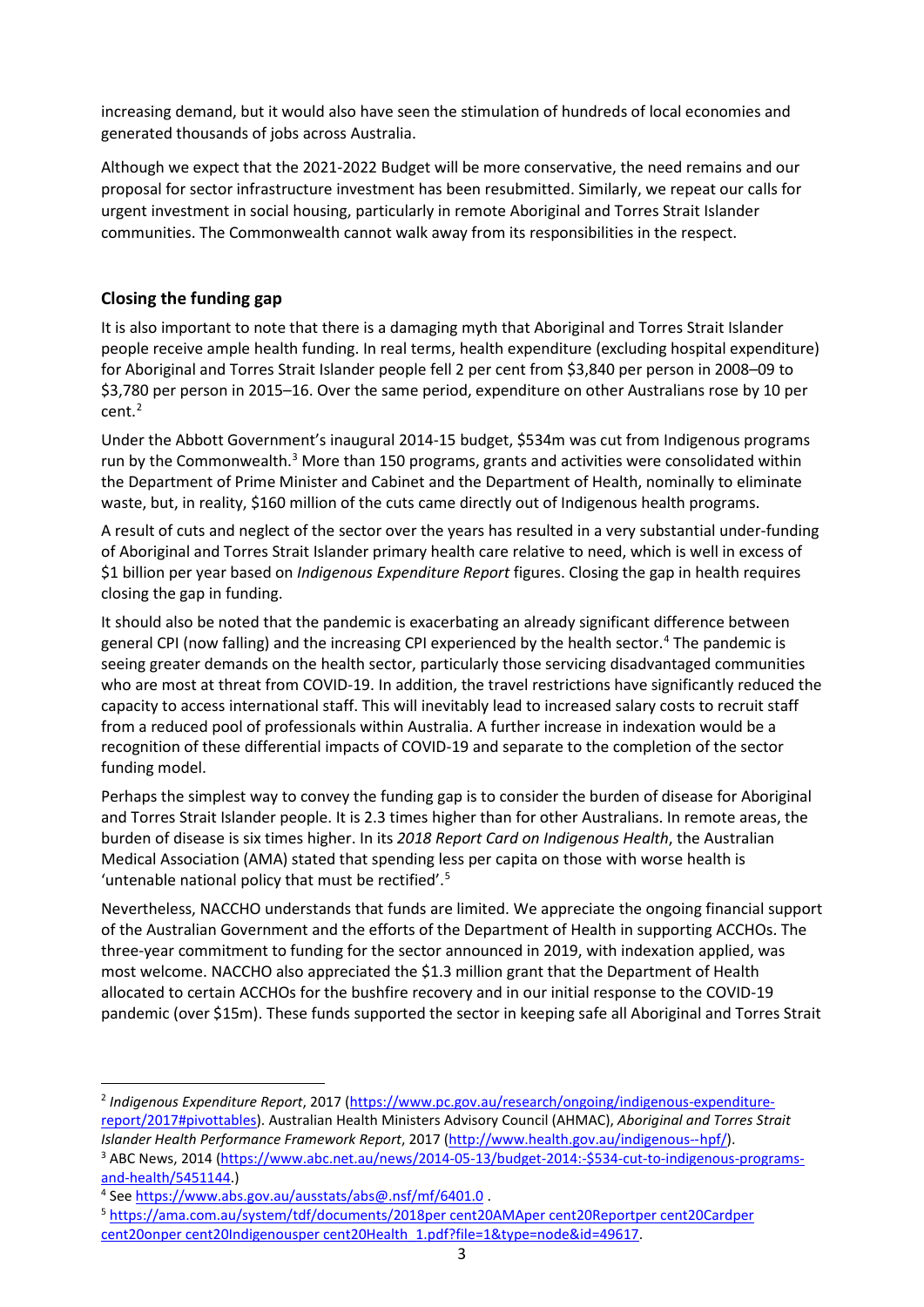Islander peoples, who have higher levels of comorbidity and face higher levels of socio-economic disadvantage.

Despite the funding gap, this submission is conservative. It has tried to present proposals, wherever possible, that are cost-neutral and/or involve the redirection of *existing* funds. However, some elements require the investment of new money or the extension of existing programs, unless savings can be found within existing portfolio budgets.

A total of \$92.3m over three years is identified in the table on page 5. This consists of:

- proposal 1 (\$30m over two years for the transition of government-run clinics);
- proposal 6 (\$1.8m pilot over three years for health-justice partnerships);
- proposal 7 (\$3m pilot for embedded pharmacists); and
- proposal 9 (\$10m extension over five years of the Kimberley and NT suicide prevention programs);
- proposal 10 (\$5m capital investment for GeneXpert machines, \$4.5m in training and support and \$20m over three years for the extension of the Enhanced Syphilis Response Program); and
- proposal 13 (\$18m for the extension of funding for the National Community Connector Program beyond June 30, 2021 for a minimum of three years).

#### **Funding ACCHOs is cost-effective**

The cost benefit of ACCHOs per dollar spent is \$1.19. In remote areas our cost benefit can be fourfold. The lifetime health impact of interventions delivered by ACCHOs is 50 per cent greater than mainstream health services.<sup>[6](#page-4-0)</sup> Our ACCHOs are not-for-profit and all revenue is re-invested into our clinics and communities.

The drought and catastrophic bushfires of 2019-2020, followed by COVID-19, have all served to emphasise the importance of ACCHOs and the frontline services they offer communities across Australia. The sector stepped up in response to the bushfires crisis in a number of communities and then, nationally, to the COVID-19 pandemic, demonstrating the strength and effectiveness of our network in these dire times. The proposals also have the advantage of having a communitydevelopment focus. Investment in communities across the country will benefit local economies suffering from drought, bushfire and, now, the prolonged and ongoing economic effects of the pandemic.

## **The scope of this submission**

There are three key policy initiatives that NACCHO has not included in this submission. Nevertheless, they will be closely discussed with the Commonwealth and, hopefully, our discussions will help inform decisions in the 2021-2022 Budget. The first is an aged-care proposal being developed in consultation with two of our affiliates (VACCHO and QAIHC) and which we hope is included as part of the Government's response to the Aged Care Royal Commission. The second is a submission on mental health funding, particularly related to the impact of COVOD-19, which is also being developed for consideration by agencies in February. The third is a proposal to improve funding to combat Rheumatic Heart Disease.

In this submission we have included thirteen other proposals (see Table A) which are all fundamental in helping close the gap in Aboriginal and Torres Strait Islander health. Our submission represents a minimum base for moving forward. It is a package based on 50 years of experience in the provision of comprehensive primary health care for Aboriginal and Torres Strait Islander peoples. The national footprint of ACCHOs provides a critical resource, with which all governments can partner. ACCHOs are accessed by over 370,000 Aboriginal and Torres Strait Islander people each year. The ACCHO model is proven and is well-respected, both nationally and abroad.

<span id="page-4-0"></span><sup>6</sup> T. Vos, et al., *Assessing Cost Effectiveness in Prevention* (Final Report 2010); K. S. Ong, et al., 'Differences in Primary Health Care Delivery to Australia's Indigenous Population: a Template for Use in Economic Evaluations'*, BMC Health Services Research.* 2012: 307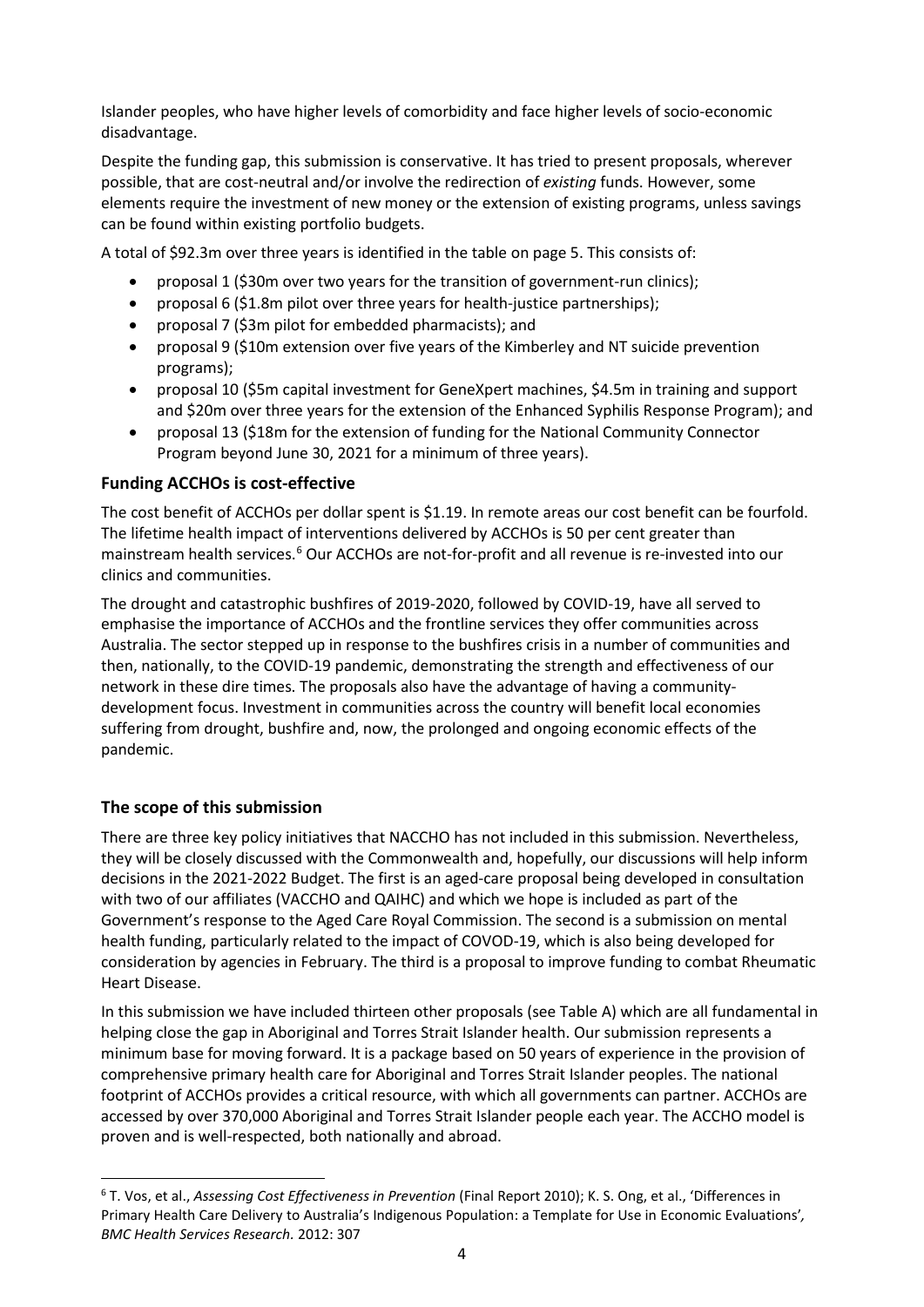# **Table A: NACCHO Budget measures – summary**

| <b>Measure or policy proposal</b>                                                   | <b>Package</b>                        | <b>Funding</b>                | <b>National Agreement</b> |
|-------------------------------------------------------------------------------------|---------------------------------------|-------------------------------|---------------------------|
|                                                                                     |                                       |                               | on Closing the Gap        |
| 1. Transitioning 10 government-run clinics into ACCHOs by 2023                      | Strengthening                         | Transition pool of \$30m:     | Priority reform           |
| Investment will strengthen community control and deliver efficiencies               | the network's                         | Commonwealth funding          | areas: 1, 2               |
| 2. Sector infrastructure investment and development                                 | capacity and                          | Cost neutral: access to       | Priority reform           |
| Investment addresses ageing infrastructure and supports economic recovery           | stimulating                           | existing portfolio funding    | areas: 1, 2               |
| 3. National workforce development                                                   | local                                 | Cost neutral:                 | Priority reform           |
| Measure will boost employment (1,250 Aboriginal and Torres Strait Islander jobs)    | economies                             | existing programs             | areas: 1, 2               |
| 4. Housing for health                                                               |                                       | Requires significant          | Priority reform           |
| Improve Aboriginal and Torres Strait Islander housing and environmental health      | Key 'Closing<br>government investment |                               | areas: 1, 3               |
| 5. Early childhood, youth wellbeing and reducing out-of-home care                   | the Gap'                              | Cost-neutral:                 | Priority reform           |
| Reduction of Aboriginal and Torres Strait Islander children in care and detention   | priorities                            | redirection of funding        | areas: 1, 3               |
| 6. Health-justice partnerships to reduce negative legal and domestic outcomes       |                                       | \$1.8m pilot funding with     | Priority reform           |
| Measure collocating a lawyer in ACCHOs to develop options for wider application     |                                       | follow-up investment          | areas: 1, 2, 4            |
| 7. Embedding pharmacists in ACCHOs                                                  |                                       | \$3m pilot funding with       | Priority reform           |
| Measure to improve the use of medicine and access to quality pharmaceuticals        |                                       | follow-up investment          | areas: 1, 2               |
| 8. Returning Social and Emotional Wellbeing (SEWB) funding to ACCHOs                | Targeted                              | Cost-neutral:                 | Priority reform           |
| Measure also addresses the increased impact on mental health from COVID-19          | health                                | redirection of funding        | areas: 1, 2               |
| 9. Suicide prevention                                                               | initiatives                           | \$10m funding over five years | Priority reform           |
| Extension of Kimberley and NT suicide prevention programs                           |                                       |                               | areas: 1, 2               |
| 10. Improving oral health                                                           |                                       | Cost-neutral:                 | Priority reform           |
| Measures to improve oral health (including a sugary drinks tax)                     |                                       | self-funded sugar tax         | areas: 1, 3               |
| 11. Indigenous identifier in pathology                                              |                                       | Minimal set-up cost           | Priority reform           |
| Inclusion of an Indigenous identifier in pathology data at point of collection      |                                       |                               | areas: 1, 4               |
| 12. Providing GeneX machines and extending Enhanced Syphilis Response Program       |                                       | \$20m (3yr ESRP extension);   | Priority reform           |
| Measure to help communities monitor and manage communicable diseases                |                                       | \$9.5m (GeneX); MBS impact    | areas: 1, 2, 4            |
| 13. Expansion of the National Community Connector Program (NCCP)                    | Alignment                             | \$18m                         | Priority reform           |
| Expanding the NCCP into an ongoing, long term program providing disability services | with disability                       | But could be achieved         | areas: 1, 2               |
| for Aboriginal people with disability in Australia.                                 | reform                                | through redirection           |                           |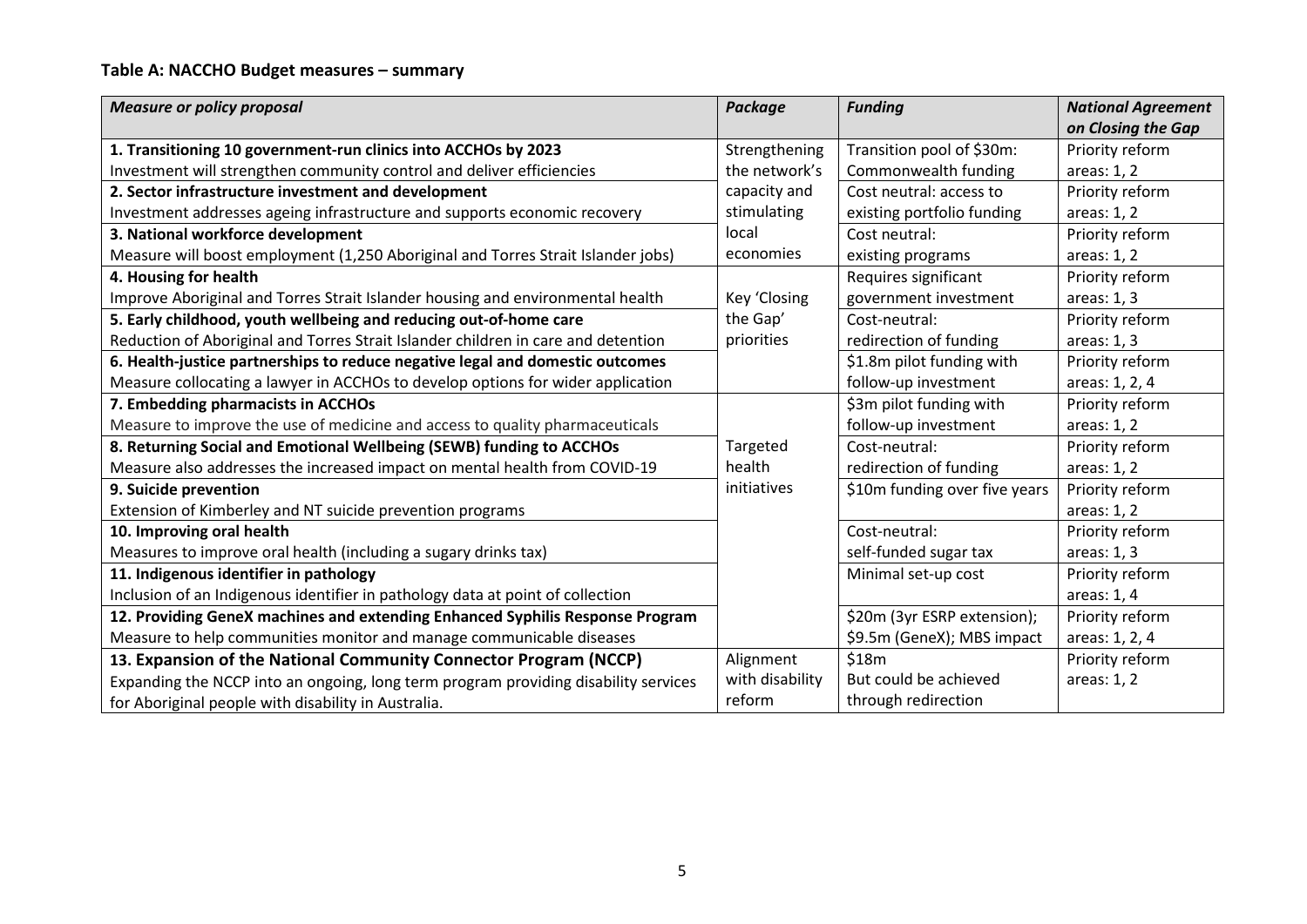## **1. Transitioning government-run clinics into ACCHOs**

## Proposal

It is recommended that the Commonwealth, together with the relevant state and territory governments, increase its support in transitioning government-run clinics servicing Aboriginal and Torres Strait Islander communities into ACCHOs. A pool of \$30m is proposed to fund the transition of at least ten government-run clinics by mid-2023. Meanwhile, a plan needs to be developed to ensure a timeframe and funding for the transition of the remaining government-run clinics in northern Australia.

## Rationale

The community control and self-determination of Aboriginal and Torres Strait Islander organisations is imperative for achieving optimal health and wellbeing outcomes for Aboriginal and Torres Strait Islander people and communities. As demonstrated on p. 1, these principles are built into the ACCHO model. It has proved to be effective and efficient since the first ACCHO was established 50 years ago.

Many Aboriginal and Torres Strait Islander people have little trust in mainstream service providers and government-run agencies. Many of these providers do not retain Aboriginal and Torres Strait Islander clients and do not achieve optimal outcomes in Aboriginal and Torres Strait Islander communities.<sup>[7](#page-6-0)</sup> The less control people have over their lives and environment, the more likely they are to suffer ill health, with powerlessness being a risk factor for health and social and emotional wellbeing.<sup>[8](#page-6-1)</sup> Transitioning government-run clinics to ACCHOs will ensure better outcomes for Aboriginal and Torres Strait Islander people. Central to the exercise of self-determination are ACCHO boards, comprising Aboriginal and Torres Strait Islander people elected by Aboriginal and Torres Strait Islander people.

By signing the National Agreement on Closing the Gap in July 2020, governments have committed to the Agreement's second Priority Reform; i.e. to build the Aboriginal and Torres Strait Islander community-controlled sector. Transitioning government-run clinics to community control is an effective way towards the realisation of this commitment.

There are numerous government-run clinics in Northern Australia (Northern Territory and northern regions of Western Australia and Queensland) that would more effectively meet unmet need should they be community controlled. However, there are considerable initial costs in making the transition, including for the government-run clinic in Palm Island, where specific circumstances require additional investment. The Palm Island transition would require \$3m for that government-run clinic to become an ACCHO. In Western Australia, very similar cost-estimates have been calculated in work led by the Kimberley Aboriginal Medical Service (\$2.6m).

In the Northern Territory there are formal processes overseen by the NT Aboriginal Health Forum comprising Commonwealth portfolios, the Northern Territory Government, Aboriginal Medical Services Alliance Northern Territory, and the Northern Territory Primary Health Network for transitioning government-run clinics into ACCHOs. The Commonwealth and NT Government agree that community control is the preferred model for Aboriginal primary healthcare and that all of the approximately 50 government-run clinics in the NT run by the NT Government be transitioned to community control over time. The Forum has a policy that three areas will be agreed and prioritised at any one time for transition with funding provided by the Commonwealth for transition processes, with the NT Department of Health transferring infrastructure, staff and operational funding to the regional ACCHO. At present, a couple of NT Government clinics in North East Arnhem Land are under transition to Miwatj Health and a couple of NT Government clinics in West Arnhem Land are under transition to the Red Lily Health Board. In Central Australia clinics are being transitioned under a proposal from Central Australian Aboriginal Congress.

<span id="page-6-0"></span><sup>7</sup> Emerson, Fox and Smith, *Good Beginnings: Getting It Right in the Early Years,* The Lowitja Institute: Melbourne, 2015.

<span id="page-6-1"></span><sup>&</sup>lt;sup>8</sup> Marmot, Siegrist and Theorell, 'Health and the Psychosocial Environment at Work', in Marmot and Wilkinson (edd.) *Social Determinants of Health*, Oxford University Press: Oxford, 2006.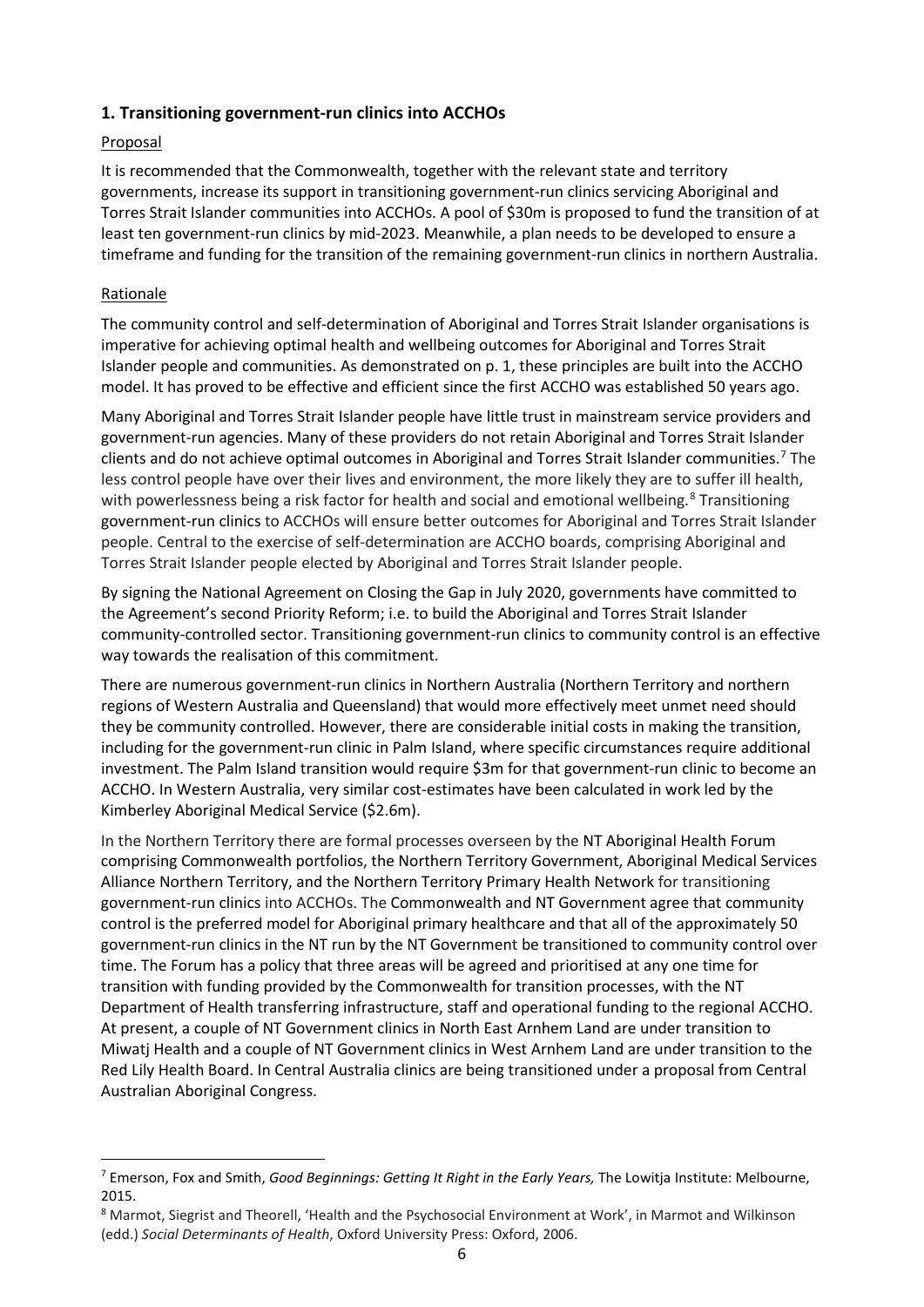At this pace it will take a long time to transition all government-run clinics to community control. An injection of funds will help expedite the process.

Many government-run clinics are in remote settings, which means that under the ACCHO model, which delivers a fourfold cost benefit compared to the mainstream service in remote areas, the efficiencies will be significant.

A transition plan for all jurisdictions needs to be agreed quickly to manage this process with a view to seeing all government-run clinics transition within ten years. This will bring clarity for all parties and the sector will have time to prepare. Such a plan will take time, particularly one that involves three state/territory governments, the Commonwealth and the relevant organisations from across the ACCHO sector. So that the planning process itself does not delay the transition of government-run clinics, funding should be allocated now to transition ten clinics over the next two years (i.e. by mid-2023). NACCHO is well-positioned to help broker an interim process (i.e. before a transition plan is signed-off) in which priority areas for transition are identified and discussions with the jurisdictions involved are expedited.

NACCHO is also concerned that a number of government-run Aboriginal and Torres Strait Islander aged care homes are operating, which could also be transitioned to community control. This issue could be addressed in the transition plan, as there may be opportunities to combine transition of governmentrun clinics in certain communities with the transition of aged care homes.

#### Funding

As the transition costs of government-run clinics range from \$2.6 to \$3.0m, a pool for the next two financial years capped at \$30m to transition at least ten government-run clinics to ACCHOs is required.

## **2. Sector infrastructure development**

#### Proposal

That the Commonwealth commits to increasing funding for ACCHO infrastructure, to enhance the sustainable delivery of high quality, comprehensive primary health care services to Aboriginal and Torres Strait Islander people.

It is proposed that funding be sourced through a Ministerial agreement that involves identifying an amount within the existing funds administered by the Department of Infrastructure, Transport, Regional Development and Communications. This approach has been specifically mentioned in direct discussions with Ministers Hunt and Wyatt and Deputy Prime Minister McCormack in late 2020.

#### Rationale

There is a tremendous opportunity here for the Commonwealth to use this proposal to stimulate local economies and boost employment in the regions where our 143 ACCHOs are located at a time when the nation is still recovering from the impact of national disasters and the global pandemic's negative effect on GDP and employment.

A greater investment in the infrastructure of ACCHOs is urgently required to:

- strengthen their capacity to address gaps in service provision;
- attract and retain clinical staff;
- support the safety and accessibility of clinics and residential staff facilities;
- keep up with accreditation requirements; and
- generate their own funding.

For example, the lack of consulting rooms and derelict infrastructure severely limits our services' ability to function effectively.

Infrastructure spending from existing funds represents a powerful means of stimulating regional economies in the current economic environment in which there is little further to be gained by lowering interest rates in order to stimulate the economy. This is critical more than ever in the light of COVID-19. It would also deliver regional jobs and training opportunities in local communities where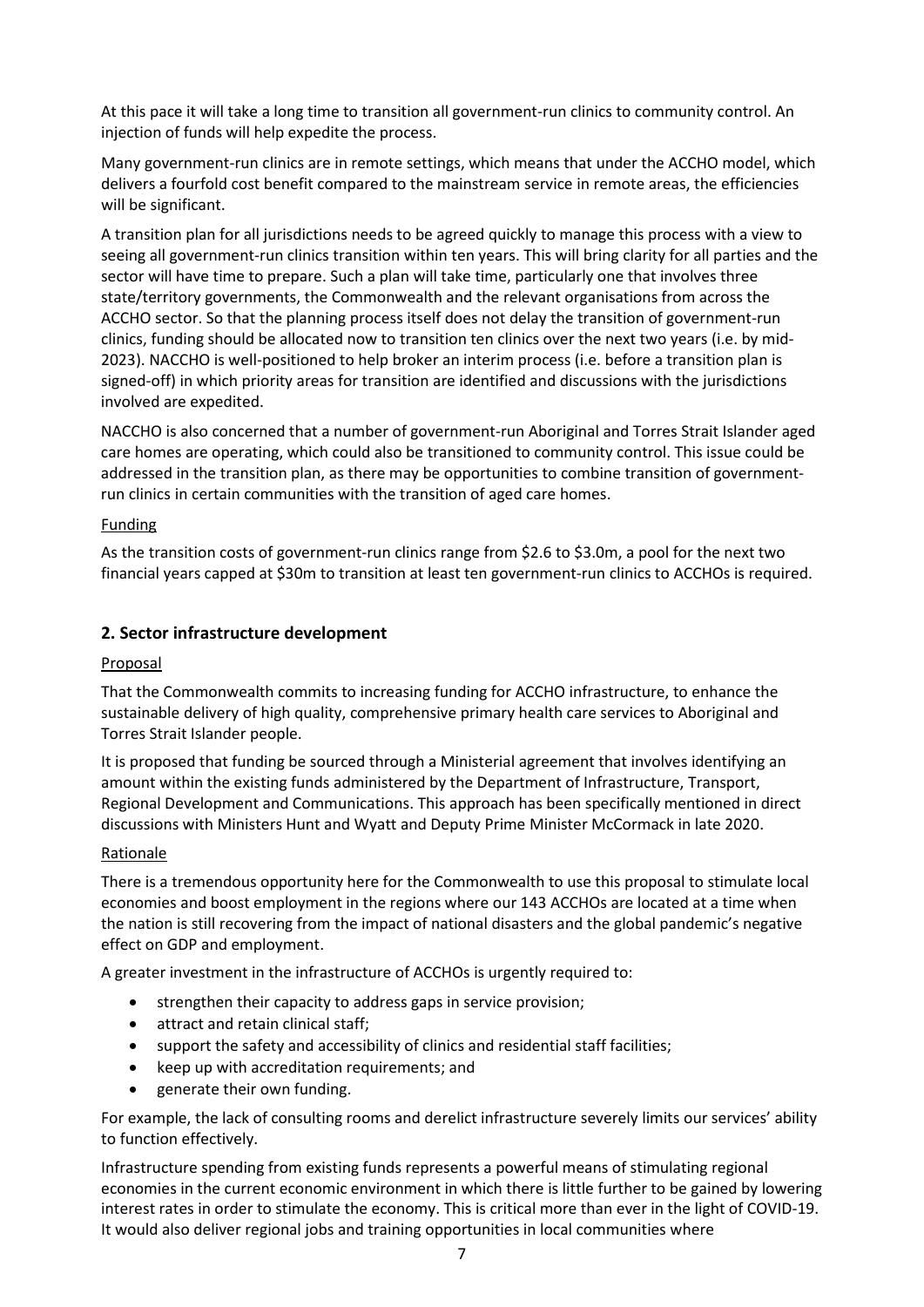unemployment rates have remained high and where the prolonged drought has negatively impacted on local economies. Many of these communities have also been vulnerable to COVID-19's impact on tourism.

Despite challenges delivering services with outdated infrastructure, studies have shown that ACCHOs deliver more cost-effective, equitable and efficient primary health care services to Aboriginal and Torres Strait Islander peoples. ACCHOs are 23 per cent better at attracting and retaining Aboriginal and Torres Strait Islander clients than mainstream providers.<sup>[9](#page-8-0)</sup> However, there are limits to the extent that ACCHOs can continue to deliver quality, safe comprehensive primary health care to a fast-growing population when faced with pressing capital works and infrastructural needs.<sup>[10](#page-8-1)</sup>

Most ACCHOs are 20- to 40-years old and require major refurbishment, capital works and updating to meet increasing population and patient numbers.

#### Funding

The previous level of funding under the IAHP allocated for Capital Works (Infrastructure, Support and Assessment and Service Maintenance) of about \$15m per annum is not keeping up with demand, and the discrepancy is set to only increase. This need will be exacerbated as the NDIS expands its engagements with Aboriginal and Torres Strait Islander communities.

In 2019, NACCHO surveyed ACCHOs about their capital works and infrastructure needs, including Telehealth services. The 56 responses received represented a response rate of 39 per cent of NACCHO members. Survey respondents estimated the total costs of identified capital works and infrastructure upgrades, which total around \$360m (see Table B below). Nationally, this equates to an investment of \$900m.

| <b>Type</b>                                                        | No. of respondents | % of respondents | Total estimated costs (\$) |
|--------------------------------------------------------------------|--------------------|------------------|----------------------------|
| Replace existing building                                          | 43                 | 76.7             | 207,559,043                |
| New location/satellite clinic                                      | 21                 | 37.5             | 53,480,000                 |
| Extension                                                          | 24                 | 42.8             | 18,310,000                 |
| Refurbishment                                                      | 29                 | 51.7             | 35,251,000                 |
| Staff accommodation                                                | 25                 | 44.6             | 39,450,000                 |
| <b>Telehealth services</b>                                         | 22                 | 39.2             | 6,018,763                  |
| Total estimated costs of capital works and infrastructure upgrades |                    |                  | 361,068,806                |

**Table B: Estimated costs of capital works and infrastructure upgrades identified by ACCHOs**

In our consultations with affiliates and ACCHOs, NACCHO heard that Telehealth services, including infrastructure and improved connectivity, is required to support the provision of NDIS, mental health and health specialist services. A total of 22 out of the 56 survey responses identified the need for Telehealth to support service provision. This has become an even more critical issue in the wake of COVID-19 and if the survey were conducted now, the reported need would be significantly higher. To optimise outcomes achieved by Telehealth (so much more important since the pandemic) a stronger workforce is essential, including a greater presence of allied health professionals and other health workers.

<span id="page-8-0"></span><sup>9</sup> Ong, Carter, Kelaher and Anderson, *Differences in Primary Health Care Delivery to Australia's Indigenous Population: A Template for Use in Economic Evaluations*, BMC Health Services Research (12), 2012, p. 307; Campbell, Hunt, Scrimgeour, Davey, and Jones, 'Contribution of Aboriginal Community Controlled Health Services to Improving Aboriginal Health: an Evidence Review', *Australian Health Review*, 42.2, 2017, pp. 218-226; Department of Health, *Aboriginal and Torres Strait Islander Health Performance Framework*, Canberra, 2017, p. 172.

<span id="page-8-1"></span><sup>10</sup> Between 2011 and 2016, the Aboriginal and Torres Strait Islander population increased by almost 23 per cent (ABS 3238.0.55).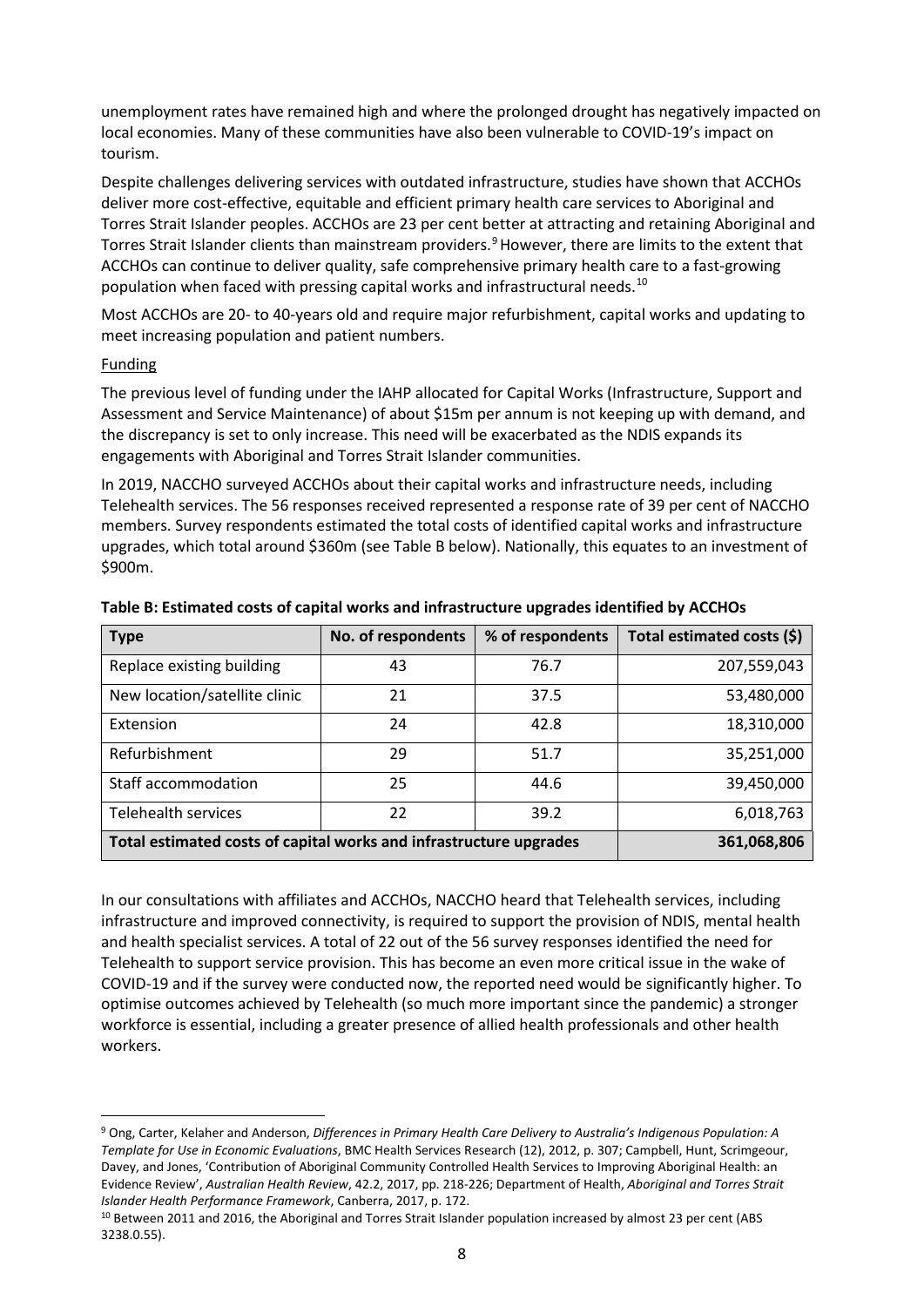NACCHO believes the current state of service infrastructure impedes service delivery capacity (see Table C below).

| Infrastructure impeding service delivery       | % highly affected | % somewhat affected |
|------------------------------------------------|-------------------|---------------------|
| Safe delivery of quality health care           | 48.1              | 51.9                |
| Increase client numbers                        | 74.1              | 25.9                |
| Expand the range of services and staff numbers | 83.3              | 16.7                |
| Increase Medicare billing                      | 66.0              | 34.0                |

**Table C: Impact of ACCHOs' infrastructure needs on service delivery**

Nationally, \$900m is required to bring the sector back to where it should be.

Thirty-seven survey respondents indicated that they had applied for funding for infrastructure improvements from the Department of Health during 2017-2018. Of the 11 that were successful, four respondents stated that the allocated funds were not sufficient.

Another key priority is seed funding for the provision of more satellite and outreach ACCHOs, which would increase capacity to reach more Aboriginal and Torres Strait Islander people in remote communities; boost access to use of MBS and PBS services to more equitable levels; and reduce preventable hospital admissions and deaths.

# **3. National workforce development and job plan to fill 1,250 vacancies**

## **Proposal**

That a national workforce development strategy to boost the employment of Aboriginal and Torres Strait Islander allied health professionals and other health workers, including GPs, specialists, nurses, midwives and vising specialists, be co-designed with the Australian Government and supported through existing employment and training programs and those of the IAS. On current vacancy rates, this could deliver 1,250 jobs, nationally.

## Rationale

NACCHO acknowledges and welcomes recent investment from the Department of Health into initiatives to build the Aboriginal and Torres Strait Islander health workforce.

Like many mainstream clinics, ACCHOs and allied health services struggle with the recruitment and retention of suitably qualified staff. In particular, it is an ongoing challenge to attract student placements in ACCHOs; although models developed in Brisbane and the Kimberley have proved successful. More recently, pandemic travel restrictions have significantly reduced the capacity to access international health professionals who are particularly important for service delivery in the remote and regional areas served by a majority of NACCHO members.

An appropriately resourced ACCHO sector is an evidence-based, cost-effective and efficient way to bring about gains for Aboriginal and Torres Strait Islander peoples' health. The ACCHO network provides a critical and practical pathway into employment for many Aboriginal and Torres Strait Islander people.

It is not widely known, but, collectively, ACCHOs are the second largest employer of Aboriginal and Torres Strait Islander staff in Australia. One in every 44 Aboriginal and Torres Strait Islander jobs in Australia is with an ACCHO. Currently, ACCHOs employ about 7,000 staff, 54 per cent of whom are Aboriginal and Torres Strait Islander people.

While this proportion of Aboriginal and Torres Strait Islander people employed by the ACCHO sector is significant, there is opportunity to increase it further. With many unfilled vacancies, particularly in remote clinics, a concerted effort could have a significant positive impact not only on the ACCHOs'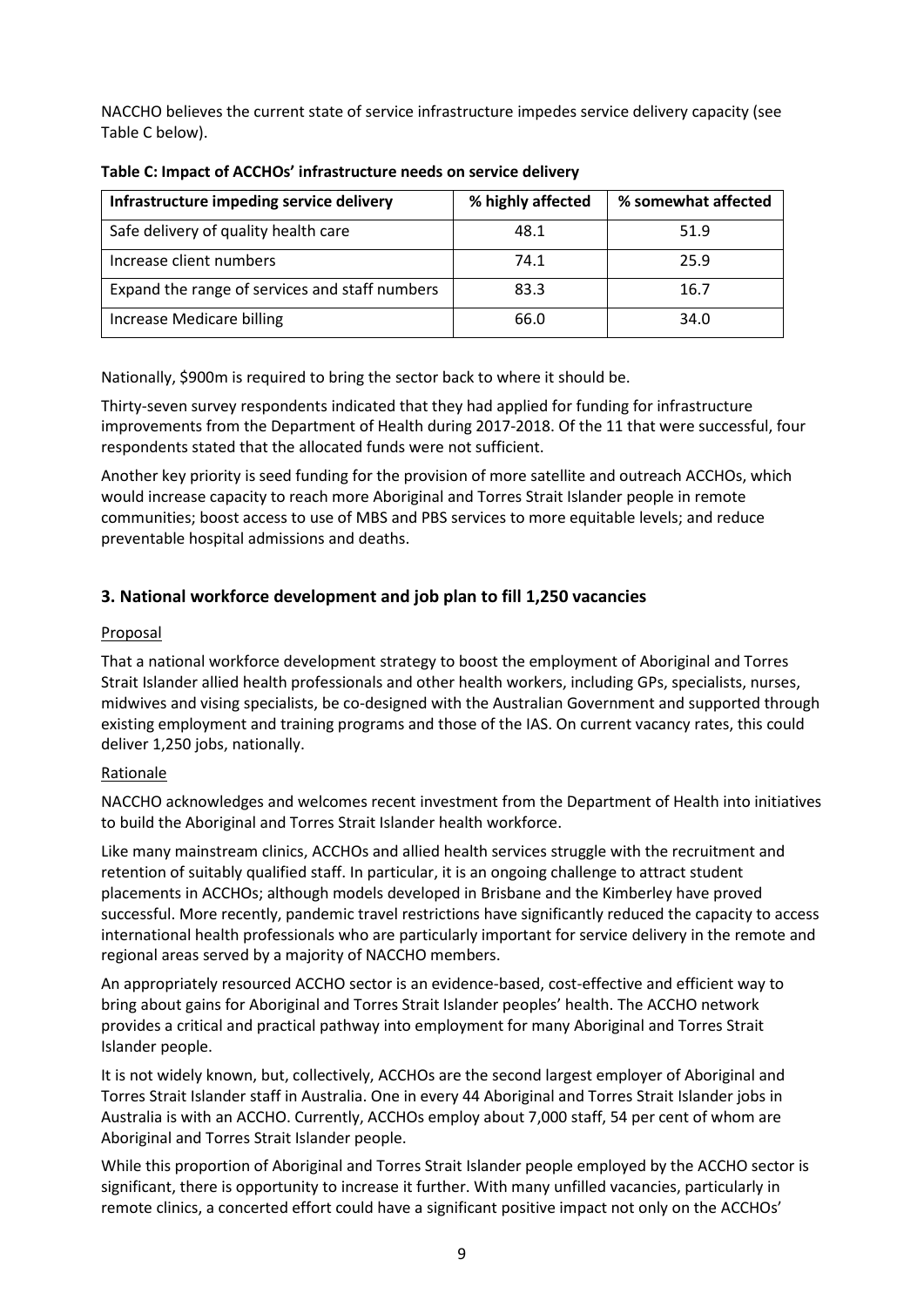collective workforce but on the Aboriginal employment gap, including in areas of very high and entrenched unemployment.

More needs to be done to develop career pathways to secure more Aboriginal and Torres Strait Islander doctors, nurses and allied health professionals. Despite the sector's success in Aboriginal employment and the strong preference of Aboriginal and Torres Strait Islander health professionals to work in our services, the challenge to recruit enough staff and keep pace with staff turnover persists. One of two key employment issues for NACCHO and the sector is the high number of vacancies across all service locations, but particularly in remote and very remote regions. In these times of global pandemic and plans for national vaccination, it is all the more critical to ensure that our health services are running at full capacity and vacancy rates are as low as possible.

The second issue is the low number of Aboriginal and Torres Strait Islander clinical staff. Across Australia, there are only about 300 Aboriginal and Torres Strait Islander medical practitioners, less than 1,000 allied health professionals, and about 2,500 nurses. There were only 480 medical graduates in 2019. According to the *AHPRA 2018-19 Annual Report*, there were 690 registered Aboriginal and Torres Strait Islander health practitioners in 2018-19, which is up from 641 in 2017-18. *Healthy Futures* reported that there were 1,879 clinical and 1,428 non-clinical Aboriginal and/or Torres Strait Islander staff employed by ACCHOs compared to 1,753 clinical and 892 non-clinical other Australian staff. Hence, there are significant opportunities for clinical placements and pathways for our nurses and midwives in the ACCHO sector.

A partnership could be developed to support a national strategy which would include wage subsidies, pre- and post-placement support, vocational development opportunities, cadetships and incentives for placements in remote and very remote services. The partnership would build on existing Commonwealth programs, including the Aboriginal employment and training programs administered via the National Indigenous Australians Agency (NIAA) and mainstream services delivered by Vocational Training and Employment Centres, Jobactive members, disability employment services and RTOs.

With the devastating impact on the economy and the workforce arising from the pandemic, investment in the national health workforce is more critical now than ever. If the unfilled vacancies already existing in the ACCHO network were filled, this would deliver an immediate 1,250 job opportunities and assist about 150 existing staff in career development. The proposal will also see jobs generated in more remote communities, where the ACCHOs are already central to local economies. As a result, there will also be flow-on economic benefits.

#### Funding

The Commonwealth already outlays considerable funding via a range of employment and education programs and demand-driven services. These can be accessed for the funding required to develop a workforce development strategy.

## **4. Improve Aboriginal and Torres Strait Islander housing and community infrastructure**

#### **Proposals**

NACCHO is calling for the urgent implementation of the formal policy partnership on housing as outlined in the National Agreement on Closing the Gap. The policy partnership will establish a multijurisdictional joined-up approach to reduce gaps and duplication. It is recommended the Government:

- expands the funding and timeframe of the current National Partnership for Remote Housing Northern Territory to match at least that of the former National Partnership Agreement on Remote Indigenous Housing;
- funds a program that supports healthy living environments in urban, rural, and remote Aboriginal and Torres Strait Islander communities, similar to the Fixing Houses for Better Health program, also delivered by Aboriginal and Torres Strait Islander community housing providers; and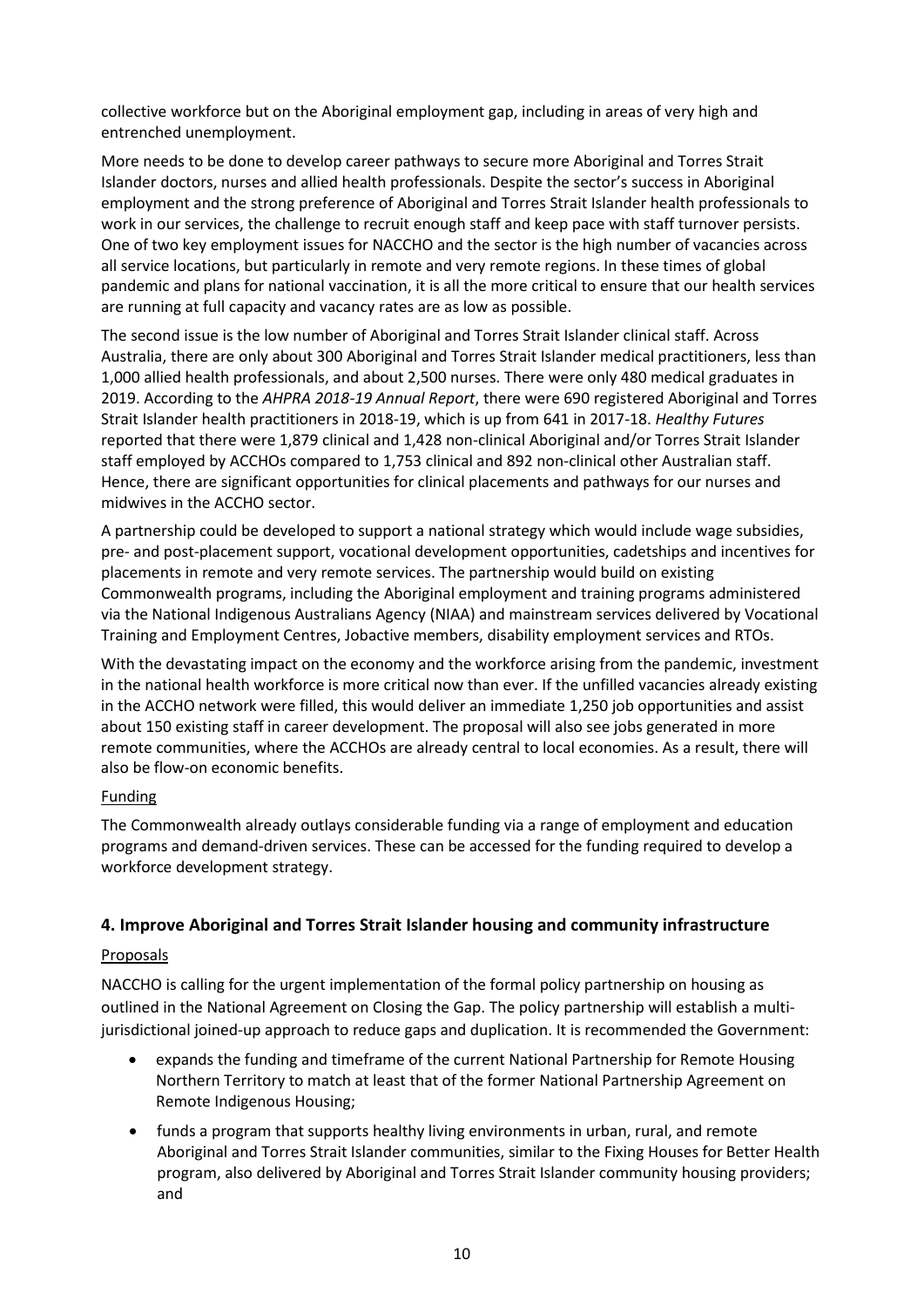• updates and promotes the *National Indigenous Housing Guide*, a best practice resource for the design, construction and maintenance of housing for Aboriginal and Torres Strait Islander people.

## Rationale

Safe and decent housing for Aboriginal and Torres Strait Islander people is urgently required, as housing is one of the most critical social determinants of health and cannot be overlooked when working to close the gap in life expectancy. There is comprehensive, evidence-based literature which investigates the powerful links between housing and health, education and employment outcomes.<sup>[11](#page-11-0)</sup> Healthy living conditions are the basis from which Closing the Gap objectives may be achieved. The importance of environmental health to health outcomes is well established.

A healthy living environment with adequate housing also supports the health and safety of individuals and families. Healthy housing enhances educational achievements, community safety and economic participation. Overcrowding is a key contributor to the poor health of Aboriginal and Torres Strait Islander peoples. In addition to overcrowding, poor and derelict health hardware (including water, sewerage, electricity) leads to the spread of preventable diseases for Aboriginal and Torres Strait Islander peoples.

If the sector had not been as successful as it has been in keeping COVID-19 out of discrete Aboriginal communities, the impact of the pandemic in these communities would have been catastrophic. Healthy homes are vital to ensuring that preventable diseases already eradicated in most countries do not exist in Aboriginal and Torres Strait Islander communities and homes.

## Funding

The Commonwealth, state and territory governments have a shared responsibility to invest in Aboriginal and Torres Strait Islander housing. There is currently a disconnect between government investment into remote housing and the identified housing needs of remote communities. This is increasingly exacerbated where there are population increases in Aboriginal and Torres Strait Islander communities.

Governments need to expand the funding and timeframe of the current National Partnership for Remote Housing Northern Territory to match at the very least that of the former National Partnership Agreement on Remote Indigenous Housing and fund a program that supports healthy living environments in urban, rural, and remote Aboriginal and Torres Strait Islander communities, similar to the Fixing Houses for Better Health program.

# **5. Early childhood and youth wellbeing and reducing out-of-home care**

# Proposals

That the Australian Government redirects existing training funds to:

- establish an additional elective within the existing Aboriginal Health Worker curriculum that provides students with early childhood outreach, preventative health care and parenting support skills;
- waive the upfront fees of the first 100 students undertaking child safety related Aboriginal and/or Torres Strait Islander Health Worker courses;
- upskill teaching staff across the country; and
- analyse unmet demand for Aboriginal Health Workers specialising in early childhood.

<span id="page-11-0"></span><sup>11</sup> ANAO performance audit report, *Indigenous Housing Initiatives: Fixing Houses for Better Health Program*, 2010.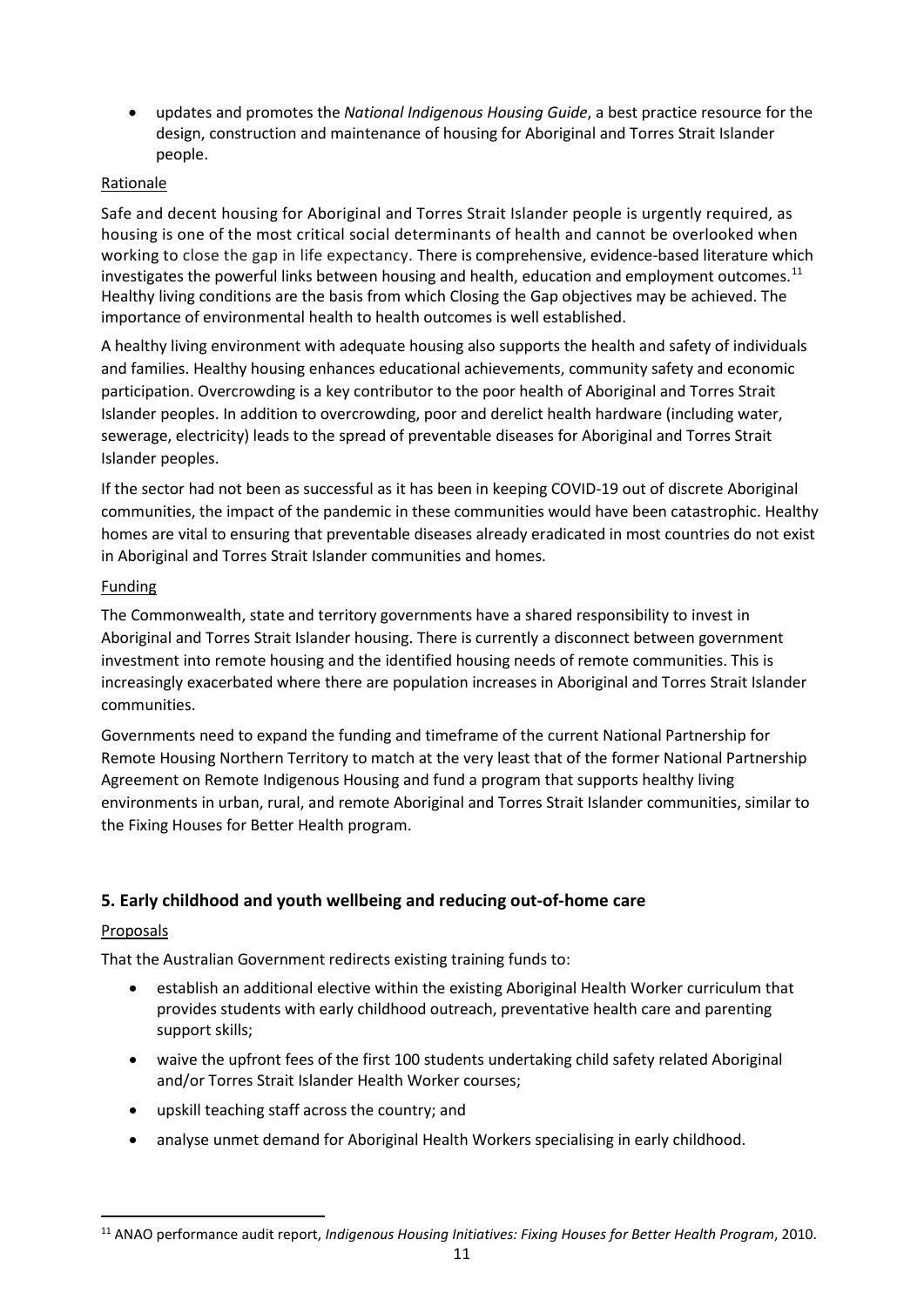#### Rationale

The over-representation of Aboriginal and Torres Strait Islander children and young people in the child protection system is one of the most pressing human rights challenges facing Australia today.<sup>[12](#page-12-0)</sup> Young people placed in out-of-home care are 16 times more likely than the equivalent general population to be under youth justice supervision within the same year.

Despite previous investment by governments, Aboriginal and Torres Strait Islander children and young people remain overrepresented in the child protection and youth detention systems. Research reveals that almost half of the Aboriginal and Torres Strait Islander children who are placed in out-of-home care are removed by the age of four and demonstrates the strong link between children and young people in detention who have both current and/or previous experiences of out-of-home care. There is also compelling evidence of the impact of repetitive, prolonged trauma on children and young people which, if left untreated, leads to mental health and substance use disorders and increased exposure to the criminal justice system.

The Council of Australian Governments (COAG) *Protecting Children is Everyone's Business National Framework for Protecting Australia's Children 2009–2020* (the National Framework) was established to develop a unified approach for protecting children. It recognises that 'Australia needs a shared agenda for change, with national leadership and a common goal'. One of six intended outcomes of the National Framework is that Aboriginal and Torres Strait Islander children are supported and safe in their families and communities, with the following overarching goal.

*Indigenous children are supported and safe in strong, thriving families and communities to reduce the overrepresentation of Indigenous children in child protection systems. For those Indigenous children in child protection systems, culturally appropriate care and support is provided to enhance their wellbeing.*[13](#page-12-1)

Findings presented in the 2018 *Family Matters Report* reveal, however, that the aims and objectives of the National Framework have failed to protect Aboriginal and Torres Strait Islander children.

*Aboriginal and Torres Strait Islander children make up just over 36% of all children living in out-ofhome care; the rate of Aboriginal and Torres Strait Islander children in out-of-home care is 10.1 times that of other children, and disproportionate representation continues to grow (Australian Institute of Health and Welfare [AIHW], 2018b). Since the last Family Matters Report overrepresentation in out-of-home care has either increased or remained the same in every state and territory.*[14](#page-12-2)

Furthermore, statistics on the incarceration of Aboriginal and Torres Strait Islander children and young people in detention facilities reveal alarmingly high trends of overrepresentation.

- On an average night in the June quarter 2019, just over half of all young people in detention were Aboriginal and Torres Strait Islander, despite them making up only 5 per cent of the general population aged 10–17.
- Aboriginal and Torres Strait Islander young people aged 10—17 were 21 times as likely as non-Indigenous young people to be in detention on an average night.
- A higher proportion of Aboriginal and Torres Strait Islander young people in detention were aged 10—17 than the rest of the nation's 10—17 year-old population. In the June quarter of 2019, 53 per cent of Aboriginal and Torres Strait Islander youth in detention were aged 10— 17.[15](#page-12-3)

<span id="page-12-0"></span><sup>12</sup> Australia Human Rights Commission *Social Justice and Native Title Report* 2015, cited in the Australian Law Reform Commission publication, *[Pathways to Justice–Inquiry into the Incarceration Rate of Aboriginal and Torres](https://www.alrc.gov.au/publications/indigenous-incarceration-report133)  [Strait Islander Peoples](https://www.alrc.gov.au/publications/indigenous-incarceration-report133)* (ALRC Report 133).

<span id="page-12-1"></span><sup>13</sup> [https://www.dss.gov.au/sites/default/files/documents/child\\_protection\\_framework.pdf.](https://www.dss.gov.au/sites/default/files/documents/child_protection_framework.pdf)

<span id="page-12-3"></span><span id="page-12-2"></span><sup>14</sup> [http://www.familymatters.org.au/wp-content/uploads/2018/11/Family-Matters-Report-2018.pdf.](http://www.familymatters.org.au/wp-content/uploads/2018/11/Family-Matters-Report-2018.pdf)

<sup>15</sup> Australian Institute of Health and Welfare, *Youth Detention Population in Australia* (Bulletin 148), February 2020.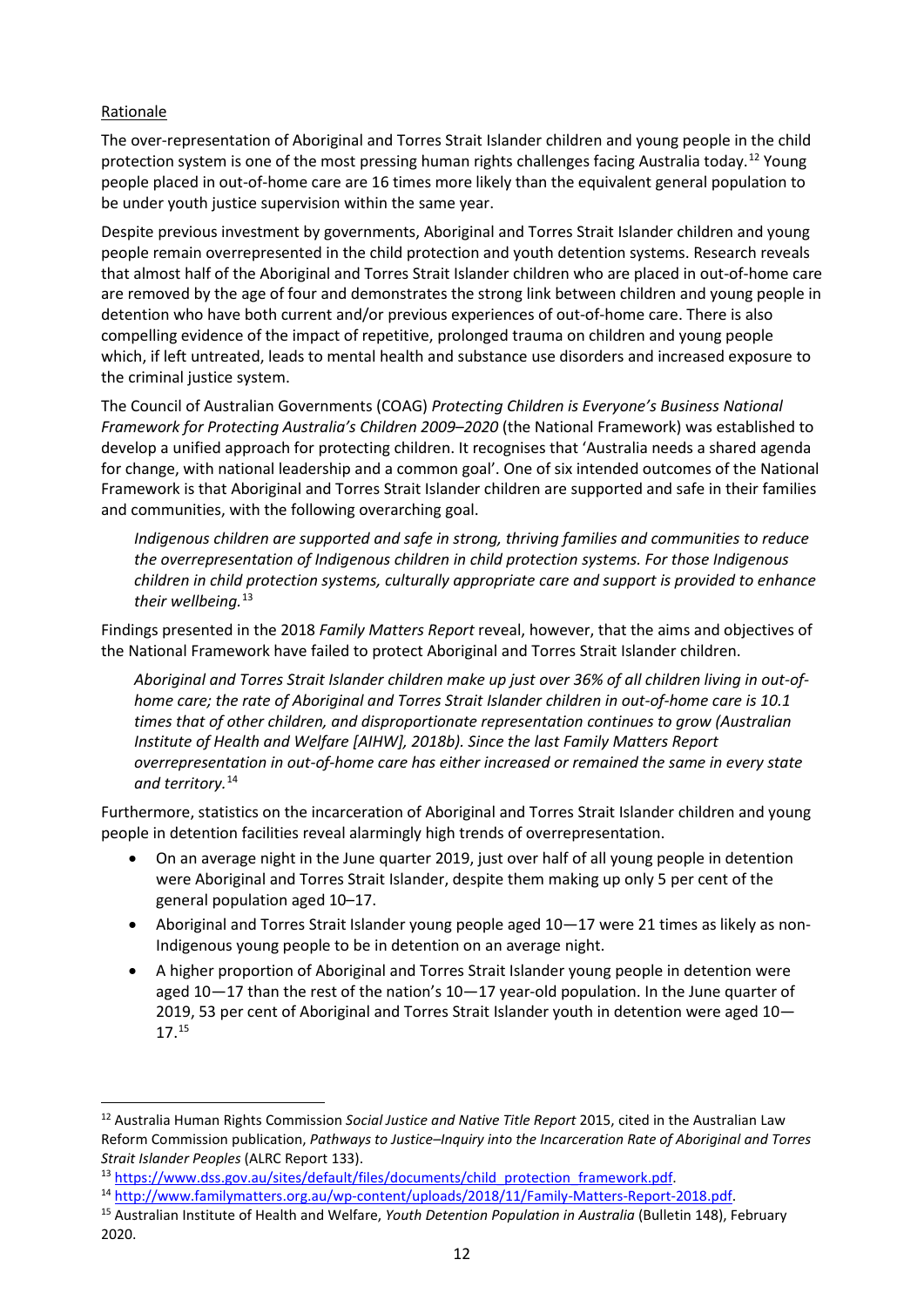NACCHO believes that an adequately funded, culturally safe, preventive response is needed to reduce the number and proportion of Aboriginal and Torres Strait Islander children in child protection and youth detention systems. It is vital that Aboriginal and Torres Strait Islander families who are struggling with chronic, complex and challenging circumstances be able to access culturally appropriate, holistic, preventive services delivered by trusted service providers with expertise in working with whole families affected by intergenerational trauma. Also, child protection as well as justice literature points to the need for Aboriginal and Torres Strait Islander self-determination, community control and cultural safety, and a holistic response.<sup>[16](#page-13-0)</sup> For these reasons, new Aboriginal Health Workers delivering early childhood services need to be based within ACCHOs.

The cultural safety in which ACCHOs deliver services is a key factor to their success. ACCHOs have expert understanding and knowledge of the interplay between intergenerational trauma, the social determinants of health, family violence, and institutional racism, and the risks these contributing factors carry in increasing Aboriginal and Torres Strait Islander peoples' exposure to the child protection and criminal justice systems. ACCHOs have developed trauma-informed care responses that acknowledge historical and contemporary experiences of colonisation, dispossession and discrimination, and build this knowledge into their service delivery.

Further, ACCHOs are staffed by health and medical professionals who understand the importance of providing a comprehensive health service, including the vital importance of regular screening and treatment for infants and children aged 0-4 years, and providing at-risk families with early support. Within the principles, values and beliefs of the Aboriginal community controlled service model, lay the groundwork for children's better health, education, and employment outcomes. The addition of Aboriginal Health Workers with early childhood skills and training will assist ACCHOs' pivotal role in preventing and reducing Aboriginal and Torres Strait Islander children and youth from being exposed to the child protection and criminal justice systems.

## **Funding**

This proposal is cost neutral and relies on a redirection of existing funds within education and training portfolios. Ideally, there should be Aboriginal Health Workers specialising in early childhood in every ACCHO. The sector will need to continue this discussion with governments to ensure that there is adequate funding for these positions in future years. It is expected that the issue will be closely scrutinised through the process of implementing the National Agreement on Closing the Gap.

# **6. Health-justice partnerships to reduce negative legal and domestic outcomes**

## **Proposal**

This is a pilot measure building on the successful health-justice partnership model at Wuchopperen (Cairns). Lawyers would be located in three key ACCHOs so that clients with legal issues can be assisted immediately on site and in a way that is far more likely to prevent serious negative justice outcomes (e.g. domestic violence, child protection, etc.). The pilot would develop options for wider application of the approach in a range of communities across Australia.

Health-justice partnerships provide a model of integrated service delivery that has been proven effective at reducing Aboriginal and Torres Strait Islander peoples' over-exposure to the justice system. It is an example of the community taking control to look after vulnerable people and to do that quickly, effectively and in a culturally-safe environment.

To roll out the model further, there would need to be discussions with the eight state and territory governments, who hold the bulk of justice funding. With the evidence from Wuchopperen and the three new pilot sites, it would be possible to cost a national approach and then have specific

<span id="page-13-0"></span><sup>16</sup> [http://www.familymatters.org.au/wp-content/uploads/2018/11/Family-Matters-Report-2018.pdf;](http://www.familymatters.org.au/wp-content/uploads/2018/11/Family-Matters-Report-2018.pdf) Thorburn and Marshall, 'The Yiriman Project in the West Kimberley: an Example of Justice Reinvestment?', Indigenous Justice Clearinghouse, Current Initiatives, paper 5, 2017.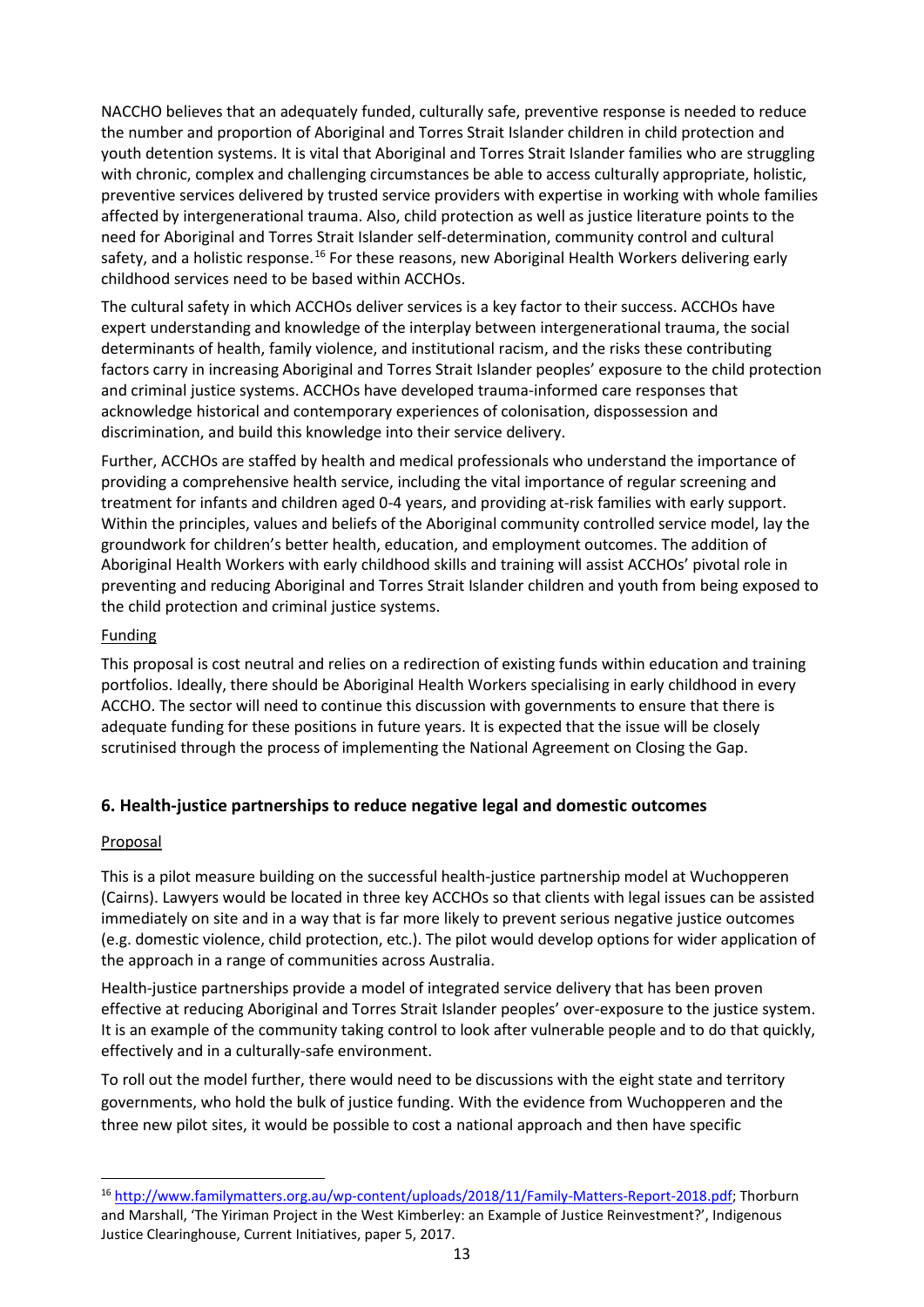discussions with the states and territories, the NIAA and other potential partners (e.g. legal support services, domestic violence and family support services).

National bodies, such as the Australian Law Reform Commission, the Law Council of Australia, and Health Justice Australia would also be invited to become involved, along with prominent legal firms with a track record in supporting Aboriginal and Torres Strait Islander communities.

#### Rationale

The LawRight and Wuchopperen health-justice partnership in Cairns was formally evaluated in 2019. It provides solid evidence to support this proposal.

In conversations with local elders, Wuchopperen entered into a health-justice partnership in 2016 with LawRight, an independent, not-for-profit, community-based legal organisation which coordinates the provision of pro bono legal services for individuals and community groups. The aim of the partnership was to improve health outcomes by enhancing access to legal rights and early intervention. It helped health workers to discuss with members of remote and urban communities their legal problems and connect them to legal help. A handy 'how-to guide' included conversation prompts and advice on how to capture the person's family, financial, tenancy or criminal law legal needs as well as discussing and recording their progress.

Representatives from LawRight, Wuchopperen, Queensland Indigenous Family Violence Legal Service and the Aboriginal Torres Strait Islander Legal Services came together and created a range of culturallysafe resources based on LawRight's successful Legal Health Check resources. As a result, 'Law Yarn' was officially launched at Wuchopperen Health Service, Cairns, in 2018 by the Queensland Attorney General as a Reconciliation Week event. The trial was funded to 30 June 2019 and has been comprehensively evaluated by independent academics.

With Aboriginal community control at the front and centre of service design, this partnership was able to deliver both preventive law and preventive health for Aboriginal and Torres Strait Islander peoples. The benefits flowed both ways. Health as well as justice outcomes improved, as demonstrated in the case study, below.

#### Case study: LawRight and Wuchopperen health -justice partnership

One of the health workers reported to the evaluation team that she saw a 17 year-old girl who was pregnant with her first child. After a while, she disclosed significant domestic violence. The girl had also been alienated from her community and was not speaking with her family. She had no proof of ID, no mobile phone, no credit card, not even a landline in her home. Her violent partner was threatening to take the child to his parents to adopt. She did not want that and asked the co-located lawyer to help her.

A safety plan was put in place. The lawyer helped her access a proof of age card, get her own payments from Centrelink for the baby and applied for housing. This was all achieved in one session.

Two days later, she needed to be evacuated because she had been assaulted again. She came back and the lawyer arranged for fast-track income support payments. The baby was coming in three weeks. The client was amazed that she had help and was very grateful. Everything was done quickly and in a way that was culturally appropriate.

If there were no partnership between the nurse and the lawyer, when she got to hospital to have the baby, at 17, with bruising on her arm, no income and no fixed address, it was almost certain that the baby would have been removed.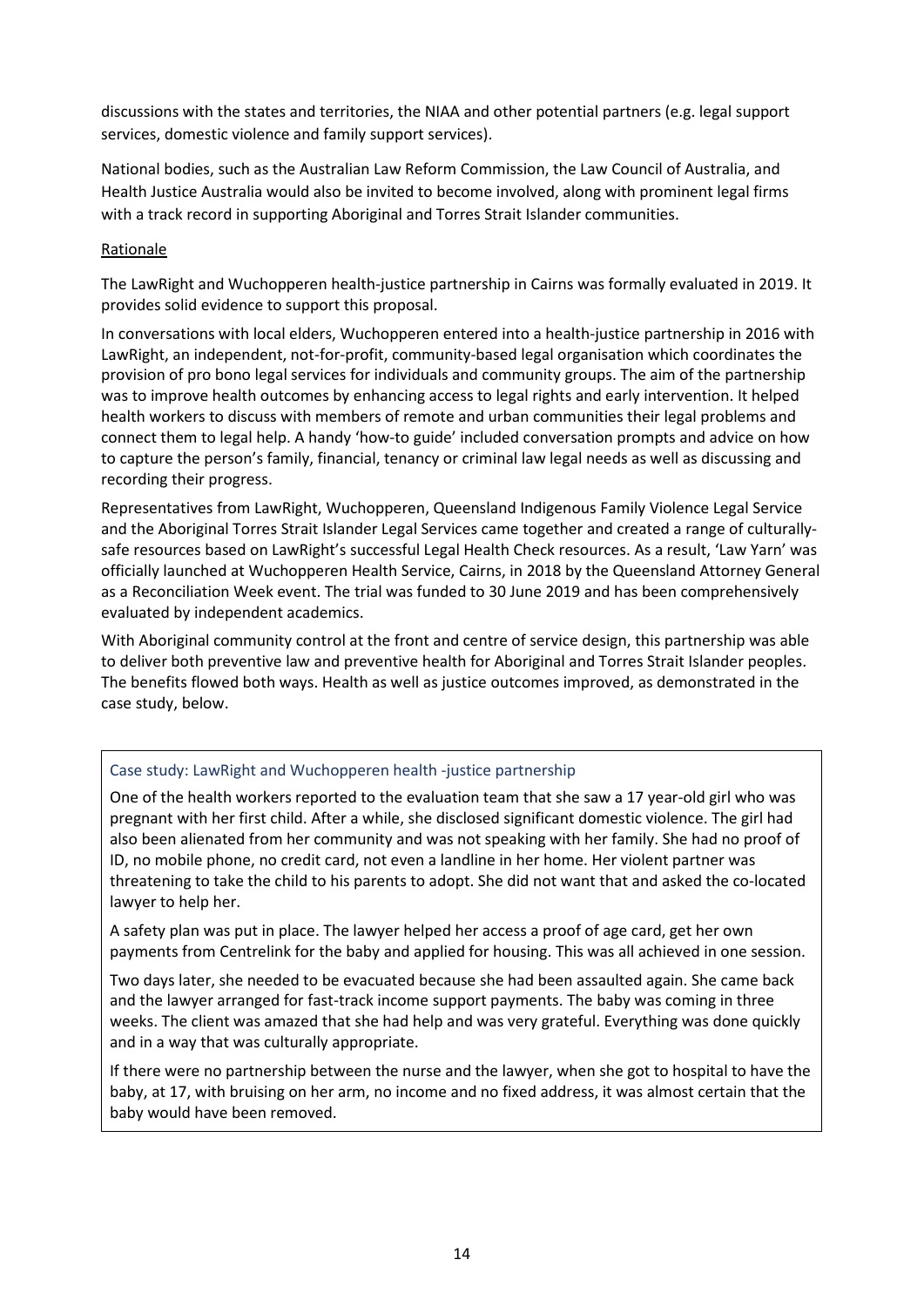The evaluation included the examination of 72 client files examined in which 152 legal issues were identified and a survey of 24 clients and 44 health staff. For context:

- all clients were Aboriginal or Torres Strait Islander people;
- only one in four clients had previously had access to legal assistance;
- only 12 per cent spoke standard English; and
- almost 90 per cent were on welfare.

The main outcomes identified in the evaluation were:

- 225 health outcomes delivered:
- 281 wellbeing outcomes delivered;
- 100 per cent of clients had improved health and well-being;
- 97 per cent were connected to on-site legal clinics by health professionals; and
- 86 per cent said that they would not have resolved the legal issue without on-site lawyers.

The evaluation made the following conclusion.

*The LawRight-Wuchopperen partnership overcame individual and cultural-specific barriers of fear, lack of legal knowledge, trauma, poverty and marginalisation by increasing accessibility through:*

- *co-location and integration of the legal service within the health service;*
- *culturally safe location and practices;*
- *'one-stop-shop' for health and legal needs – seamless, integrated, earlyprevention focused service delivery;*
- *Indigenous lawyer; and*
- *recognised benefit of Law Yarn, a culturally safe, legal needs diagnostic tool developed by the project.*

Legal and health services throughout Australia have since expressed interest in this holistic approach to the health and wellbeing and justice outcomes of Aboriginal and Torres Strait Islander peoples. The evaluation findings support the rollout of the model to ACCHOs across Australia.

There is considerable interest in health-justice partnerships amongst our ACCHOs. For example, Danila Dilba in Darwin has been developing a specific proposal. Orange Aboriginal Medical Service (NSW) has sourced its own funding to place a Health Justice Officer in the ACCHO. He is situated with the 'Social and Emotional Wellbeing team', which also comprises an Aboriginal Social Support Coordinator and an Aboriginal Men's Health and Wellbeing worker.

There are considerable consequential savings for the Commonwealth if it were to fund this proposal. As the case study shows, the initiative prevented a situation in which a teenage mother would most likely have lost custody of her child. If this had occurred it would have led to legal costs, out-of-home-care costs and additional health-and-wellbeing costs for the child and mother. The health impact on the individual is also significant. In the case study, the likelihood of further domestic violence was avoided and the young mother's mental health was not affected by the trauma of violence and an unnecessary separation.

## Funding

The proposal would be piloted in a range of settings prior to national implementation. Beginning with Danila Dilba – which has closely supported the proposal – two other sites would be involved to test a range contexts and to solicit enough information to be able to adjust the model to different situations, noting the diversity of settings in which our 550 clinics operate.

Funding over three years of \$1.88m is required for the pilot. Ongoing funding reliance would be minimised through the inclusion of pro bono support from law firms and in-kind support from other partners (e.g. legal centres and welfare groups). However, it is expected that state and territory governments would become involved as they are the key funding contributors normally for legal services.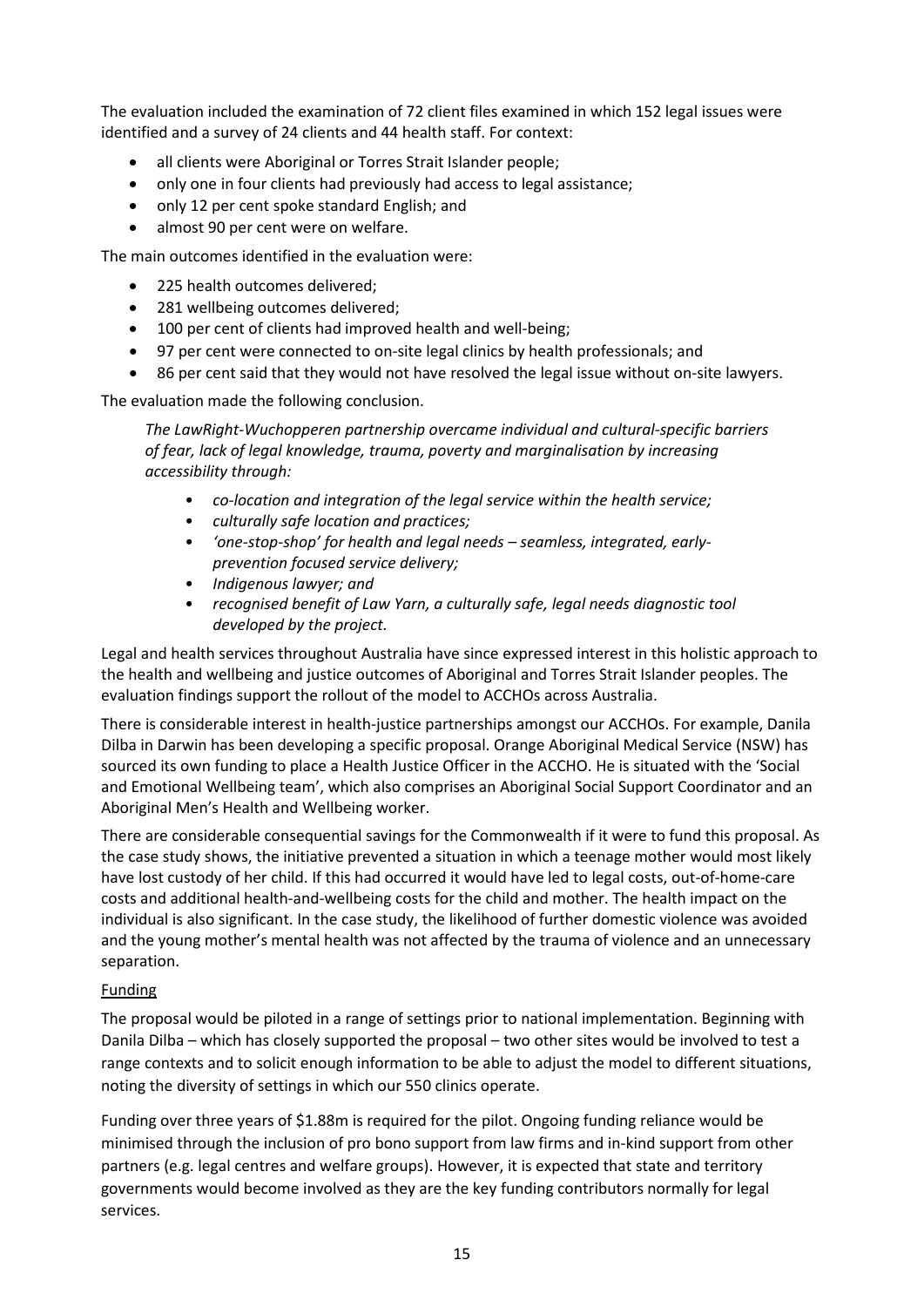The main costs of the pilot would be for the co-located lawyer's salary at the three sites over three years including on-costs (\$1.55m), program support from NACCHO (\$210,000) and research and evaluation (\$120,000), culminating in a report at the end of the second financial year (i.e. mid-2023.) Ideally, the funding could be identified from within the existing program allocations administered by the NIAA.

# **7. A national program that funds ACCHOs to integrate pharmacists into their health services**

## Proposal

The recently commissioned project Integrating Pharmacists within Aboriginal Community Controlled Health Services to improve Chronic Disease Management – known as the 'IPAC Project' – is feasible and acceptable for ACCHOs and manifestly complementary with other Commonwealth programs and investments in medicines use for Aboriginal and Torres Strait Islander people. The model is also consistent with Priority Reform area 2 of the 2020 National Agreement on Closing the Gap and such a program would support self-determination by allowing ACCHOs to employ pharmacists of their choice to ensure a culturally-safe environment and relevant to their specific needs.

## Rationale

In 2019, medicine safety was declared an Australian National Health Priority Area by the Minister for Health. In consideration of this priority and several recent national reviews and Commonwealth data that demonstrate the ongoing and gross inequity in medicines use and government spending for Aboriginal and Torres Strait Islander people compared with the other Australians, much more needs to be done, especially when considering Australia's record in delivering healthcare inequitably.<sup>[17](#page-16-0)</sup>

While there have been some recent reforms announced to medicines use and access programs for Aboriginal and Torres Strait Islander people, these reforms alone are inadequate. There is no existing or proposed program that adequately supports ACCHOs to employ pharmacists on a sustainable basis to deliver a range of integrated and holistic medicines-related services.

The value of integrating pharmacists in Aboriginal health services is specifically acknowledged by reviewers in both the *Review of Pharmacy Remuneration and Regulation* and the *Urbis Review of Indigenous Pharmacy Programs*. The Commonwealth has also recognised the merit in this model by commissioning the IPAC Project. Global literature, including systematic reviews, now also demonstrate the positive health and economic impacts of integrating pharmacists into primary care settings.

Pharmacists' influence on medicines use in ACCHOs extends to clients, practitioners and into primary care services' medicines oversight and management. In addition to supporting community control as referenced in the National Agreement on Closing the Gap, integrating pharmacists into ACCHO may have a significant impact on several outcomes within the Agreement, specifically including outcomes 1, 2, 4 and 14. Pharmacist can have a huge impact on medicines use and health outcomes for a wide range of patients throughout their access to ACCHOs over the course of their lives.

## Funding

The program may be piloted in a range of settings prior to national implementation. NACCHO has modelled the quantum of costs for a national program with full uptake of pharmacists for all ACCHOs in Australia to be around \$10 million. We therefore propose that an initial pilot investment of \$3 million in the first year will provide an opportunity to implement the program and conduct preliminary evaluation on an ongoing program's feasibility and effectiveness.

<span id="page-16-0"></span><sup>17</sup> Schneider, Dana, Sarnak, Squires, Shah and Doty*, International Comparison Reflects Flaws and Opportunities for Better U.S. Health Care*. July 14, 2017 [\(https://interactives.commonwealthfund.org/2017/july/mirror-mirror/](https://interactives.commonwealthfund.org/2017/july/mirror-mirror/) )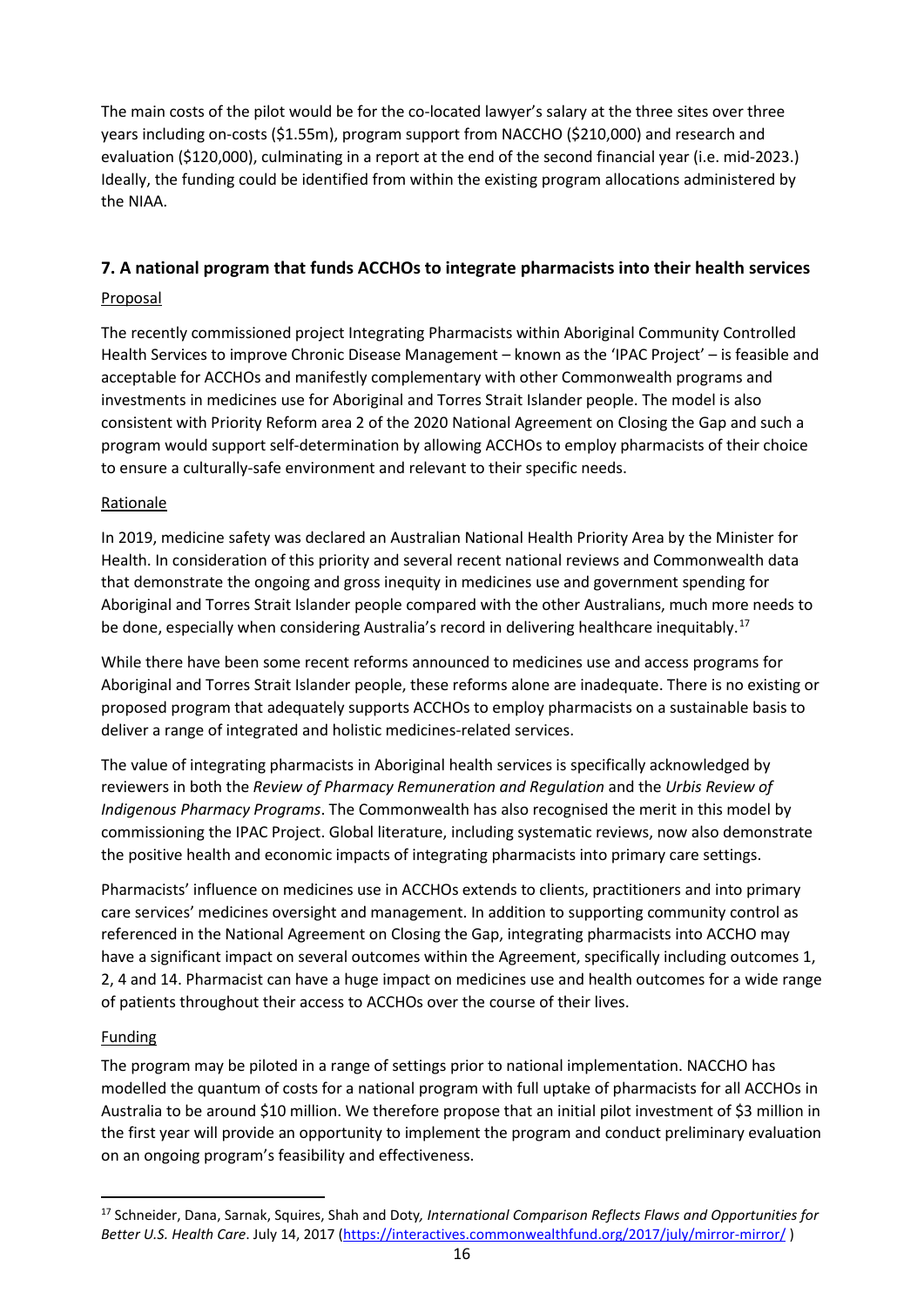# **8. Returning Social and Emotional Wellbeing (SEWB) funding to ACCHOs**

## Proposal

That funding for social and emotional wellbeing (SEWB) services for Aboriginal and Torres Strait Islander peoples be returned from the Indigenous Advancement Strategy (IAS) to IAHP under the Health portfolio. Improving the delivery of SEWB services is all the more critical since COVID-19 and increased demand arising from the impact of the shutdowns and continuing anxiety.

#### Rationale

An issue that has been of concern for the ACCHO sector for several years now is the matter of the unexpected transfer of SEWB funding from IAHP to the IAS in the first Budget of the Abbott Government.

NACCHO has always argued that this program is better delivered directly by ACCHOs rather than being brokered by third parties or delivered by NGOs with little or no direct connection to Aboriginal and Torres Strait Islander communities. In many cases, NGOs are simply sub-contracting ACCHOs to provide these services, which complicates administrative and reporting arrangements and increases the costs to the Commonwealth.

The former Minister for Indigenous Affairs, Senator Hon Nigel Scullion, agreed, and gave a verbal commitment in late 2017 at a Melbourne forum to transfer the program back to IAHP. However, this promise was not honoured.

Given the expertise of the sector, ACCHOs are trusted by the 370,000 Aboriginal and Torres Strait Islander people who access their services each year, it makes sense to have SEWB funding quarantined under IAHP in the Health portfolio, rather than with NIAA.

ACCHOs deliver culturally safe, trauma-informed services in communities dealing with extreme social and economic disadvantage, compounded by intergenerational trauma and are supporting positive changes in the lives of their members. The below case study provided by Derby Aboriginal Health Service demonstrates how trusted local ACCHOs are best placed to be the preferred providers of mental health, SEWB, and suicide prevention activities to their communities.

## Case Study: Derby Aboriginal Health Service, WA

Derby Aboriginal Health Service's SEWB Unit have partnered with another organisation to employ an officer to work directly with families on issues that contribute to them losing their children to the Department of Child Protection (DCP). This program is designed to help prevent children from being removed by DCP by working one to one with families on issues such as budgeting, education, substance misuse, a safe and healthy home, etc.

Derby's SEWB unit has a community engagement approach which involves working directly with clients and their families, counselling with a psychologist and mental health worker, the male Aboriginal Mental Health Worker taking men out on Country as part of mental health activities for men, the youth at risk program (Shine), the Body Clinic, the prenatal program working directly with mums, dads and bubs around parenting, relationships between mums, dads and children, etc. The team works directly with the community.

Derby is introducing a new SEWB designed program into the Derby prison which focuses on exploring men and women's strengths and abilities rather than looking at their deficits. A strengths-based program was very successfully delivered with a group of 22 Aboriginal men and 16 Aboriginal women where, for many of the participants, they were told for the first time in their lives that they matter.

Furthermore, NACCHO believes that the current artificial distinction between separating mental health, SEWB and alcohol-and-drug funding from primary health care funding must be abandoned. Primary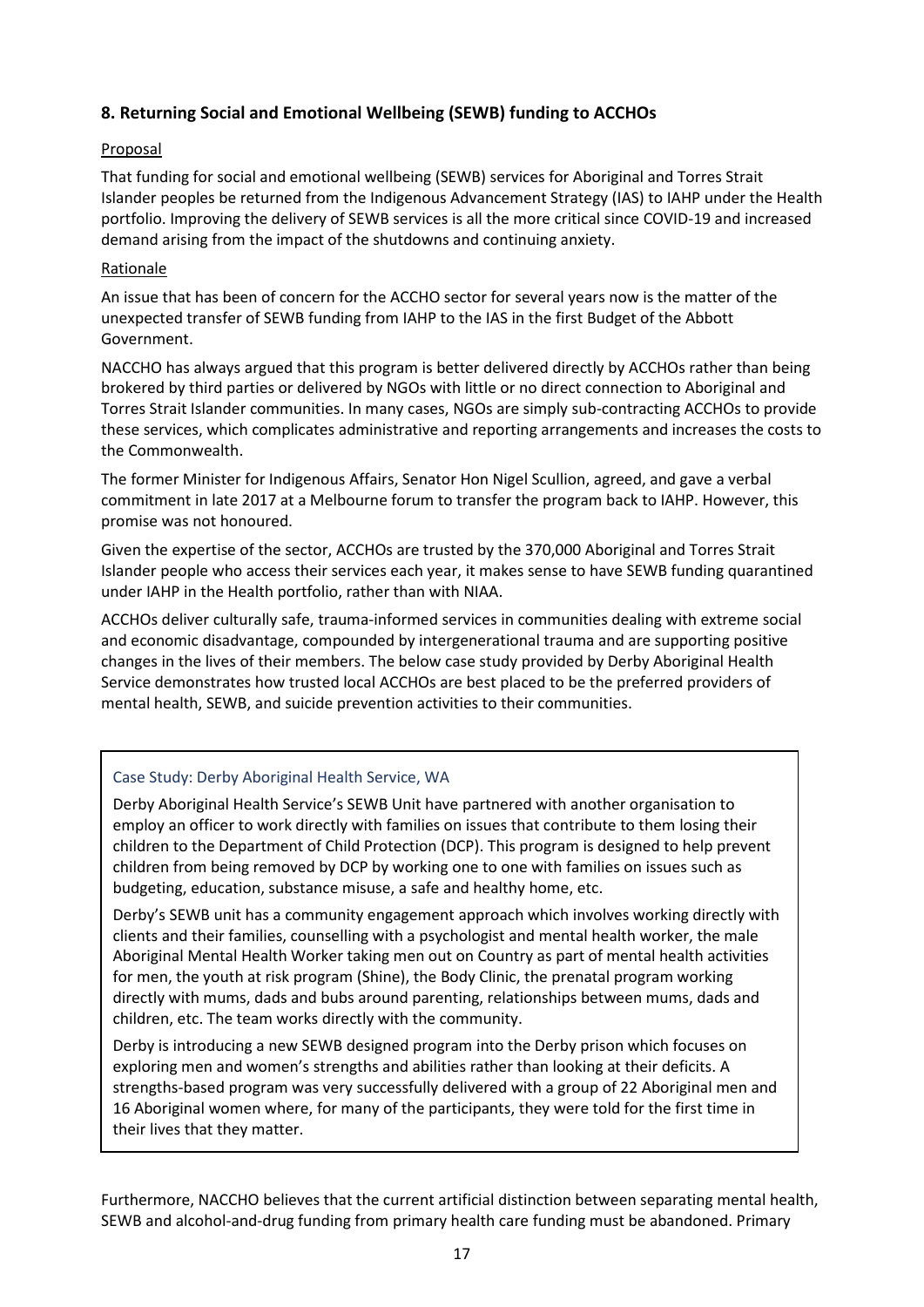health care, within the holistic health model provided by ACCHOs, provides a sound structure to address all aspects of health care arising from social, emotional and physical factors. ACCHOs have a comprehensive primary health care approach in accordance with the Aboriginal holistic definition of health, rising from the practical experience within the Aboriginal community itself having to provide effective and culturally appropriate health services to its communities.<sup>[18](#page-18-0)</sup>

The current artificial distinction, as exemplified by program funding for ACCHO activities being administered across two Commonwealth departments, is inefficient and imposes additional reporting burdens on a sector that is already strained by red-tape and is delivering front-line services under challenging circumstances.

## **Funding**

Cost neutral and likely to deliver efficiencies. This is a redirection of existing funds that will actually have the potential to deliver savings to the Commonwealth.

## **9. Suicide prevention**

## Proposal

That funding is provided for the Kimberley Suicide Prevention Trial and the Darwin Suicide Prevention Trial to become ongoing programs. The Kimberley and NT Trials have helped navigate and develop suitable support services for the diverse needs of the Kimberley and NT Aboriginal communities.

The Kimberley Aboriginal Suicide Prevention Trial is helping to develop a suicide prevention model suitable for the unique needs of Kimberley Aboriginal communities. In the Northern Territory, the trial aims to gather evidence of how a systems-based approach to suicide prevention might be best undertaken at the regional level to better respond to local needs and to identify new learnings in relation to suicide prevention strategies for at-risk populations. Each trial site has run for five years and have received Australian Government funding of up to \$5m. The evaluation was completed in December 2020 with the aim of gathering and analysing information from the National Suicide Prevention Trial sites to determine what strategies are effective in preventing suicide at a local level and in target populations, and to consider the implications of these findings for future suicide prevention activities.

If funding ceases for the two Aboriginal specific trial sites, the focus, coordination and significant progress made to date to prevent self-harm and suicide in each site will increase the risk to Aboriginal children and young people.

## Rationale

The National Agreement on Closing the Gap demonstrates the commitment from all levels of Government to making a change in the development and implementation of policies and programs that impact on the lives of Aboriginal and Torres Strait Islander people. Shared decision making between Aboriginal and Torres Strait Islander people and governments, strengthening the community-controlled sector, improving partnerships with mainstream institutions, and improving collection and access to Aboriginal and Torres Strait Islander data, are all priority reforms that underpin the National Agreement. NACCHO highlights the importance of outcome 14 in the National Agreement— that Aboriginal and Torres Strait Islander people enjoy high levels of social and emotional wellbeing which seeks to reduce the Aboriginal and Torres Strait islander suicide rate 'towards zero' .

ACCHOs are best placed to be the preferred providers of suicide prevention services and initiatives, recognising their rights as health consumers to access culturally safe and competent services, and continuity of care.

<span id="page-18-0"></span><sup>&</sup>lt;sup>18</sup> The primary health care approach developed by Redfern AMS and other early ACCHOs was innovative. It mirrored international aspirations at the time for accessible, effective and comprehensive health care with a focus on prevention and social justice. It even foreshadowed the *WHO Alma-Ata Declaration on Primary Health Care* in 1978.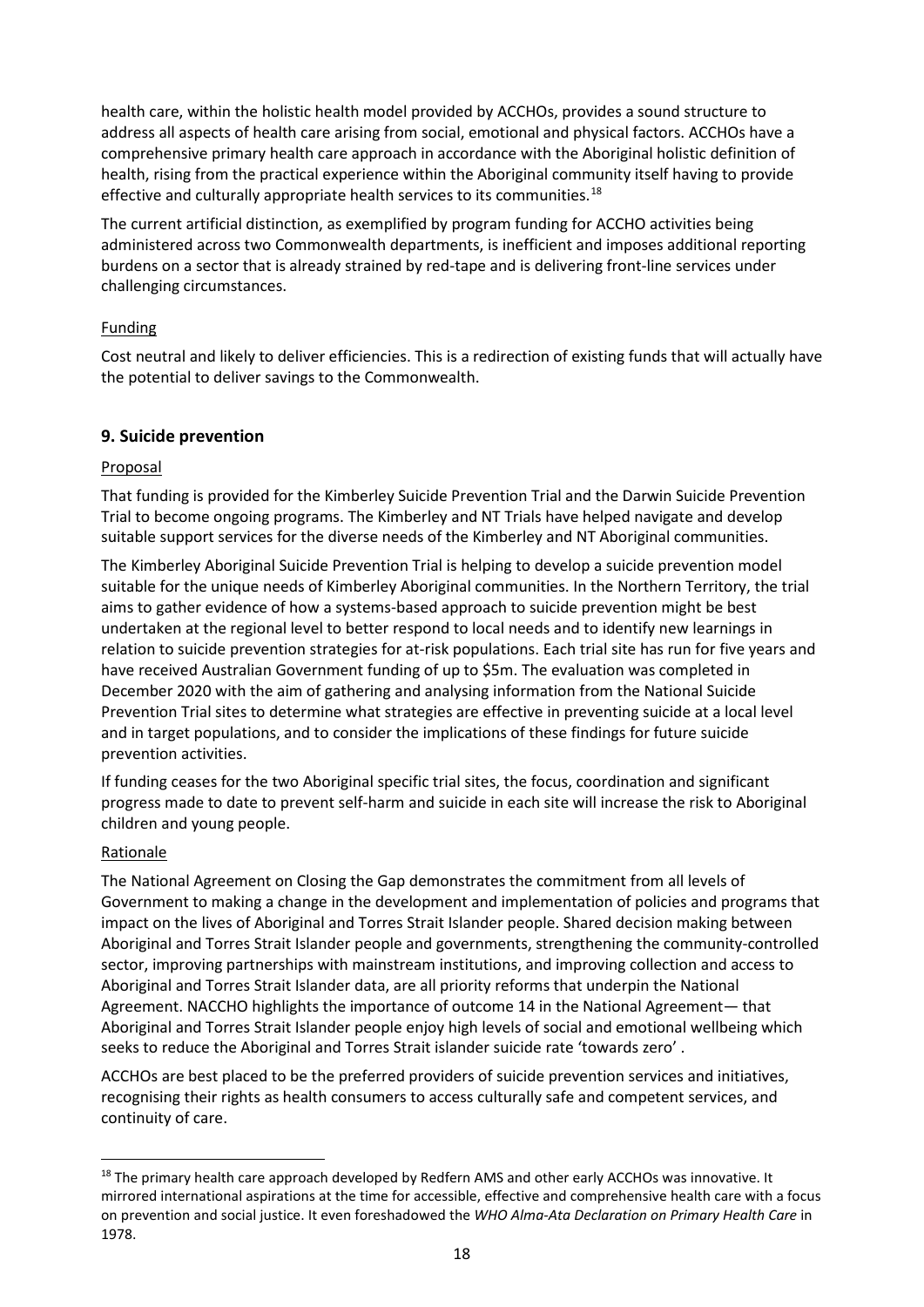The Australian Institute of Health and Welfare has estimated that mental health and substance use are the biggest contributors to the overall burden of disease for Aboriginal and Torres Strait Islander peoples. Aboriginal and Torres Strait Islander adults are 2.7 times more likely to experience high or very high levels of psychological distress than other Australians. [19](#page-19-0) They are also hospitalised for mental and behavioural disorders and suicide at almost twice the rate of the non-Indigenous population, and are missing out on much needed mental health services.

Suicide is the leading cause of death for Aboriginal people aged 5–34 years, and the second leading cause of death for Aboriginal and Torres Strait Islander men. In 2016, the rate of suicide for Aboriginal and Torres Strait Islander peoples was 24 per 100,000, which was twice the rate for non-Indigenous Australians.[20](#page-19-1) Aboriginal people living in the Kimberley region are six times more likely to die by suicide than non-Aboriginal people.

## Key findings/Outcomes

- Aboriginal Leadership in decision making
- Testing the efficacy of the Aboriginal and Torres Strait Islander Suicide Prevention Evaluation Project (ATSISPEP) as an Indigenous systems-based approach
- Community level Aboriginal employment and training outcomes
- Strengthening the Aboriginal Community Controlled Organisation sector through commissioning activities
- Empowering local Aboriginal communities through the development and implementation of place-based suicide prevention programs and initiatives
- Strengthening the patient journey, cultural safety and relevance of local and regional mental health and suicide prevention services for Aboriginal people
- Developing youth led regional awareness raising campaigns and education regarding wellbeing, suicide prevention help seeking behaviours
- Mobilising community action through whole of community suicide prevention and healing events
- Strengthening Kimberley Aboriginal cultural practices as protective factors for suicide prevention
- Empowering young Aboriginal leaders to lead the conversation amongst Kimberley Aboriginal youth regarding youth suicide issues and solution

# Funding

The current investment for the Kimberley Aboriginal Suicide Prevention trial is \$1m for the 2020/21 FY. The current investment for the Suicide Prevention Trial in Darwin is \$1m for the 2020/21 FY.

To roll over this funding for the next five financial years, \$10m is required (\$2m each year). Ideally, indexation should also be applied.

# **10. Improving Aboriginal and Torres Strait Islander oral health**

## Proposals

That the Commonwealth:

- develops a national standard for access to fluoridated water or fluoride in other forms in all Aboriginal and Torres Strait Islander communities;
- establishes a multidisciplinary national panel to provide technical advice and assistance to jurisdictions to support the implementation and maintenance of water fluoridation;

<span id="page-19-0"></span><sup>19</sup> AIHW, *Australia's Health 2018*, (no. 16. AUS 221), Canberra, 2018.

<span id="page-19-1"></span><sup>20</sup> *Ibid*.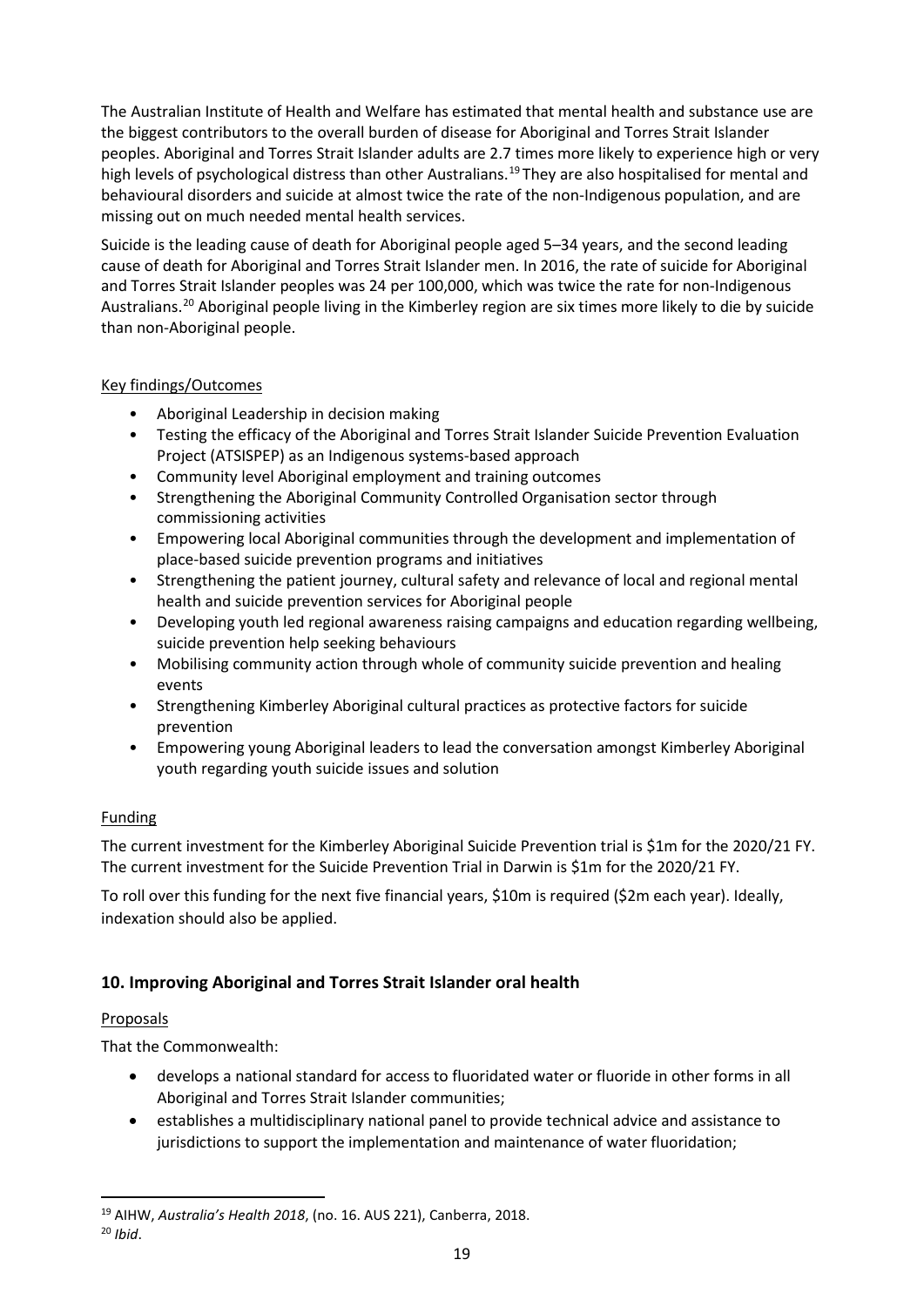- introduces a 20 per cent tax on sugar-sweetened beverages, with the revenue accrued redirected back into a subsidy on fresh fruit and vegetables back into communities where the impact is greatest;
- amends food and beverage labelling regulations to require a graphic warning when sugar has been added to a product; and
- increases access to quality fruit and vegetables in Aboriginal and Torres Strait Islander communities.

## Rationale

Bolstering safe fluoride water supplies for our communities is imperative. Fluoride varnish programs are not expensive and are also not rocket science, yet have been found to be highly effective in helping prevent dental decay, including in Aboriginal and Torres Strait Islander communities. Solutions need to be co-produced with Aboriginal and Torres Strait Islander communities.

Poor oral health also remains a significant problem for Aboriginal and Torres Strait Islander peoples, and NACCHO understands all too well that sugary drinks are a major cause of tooth decay, as well as incidence of obesity, diabetes, heart disease, and stroke. Due to accessibility and affordability, Aboriginal and Torres Strait Islander Australians living in rural and remote communities often resort to consuming sugary drinks. Despite being largely preventable, Aboriginal and Torres Strait Islander people have worse periodontal disease, more decayed teeth and untreated dental cavities than other Australians.

Our proposals are based on the following recommendations put forward in the *National Oral Health Plan*, which have not yet been implemented:

- a national standard for access to fluoridated water or fluoride in other forms; and
- a multidisciplinary national panel to provide technical advice and assistance to jurisdictions to support the implementation and maintenance of water fluoridation.

Our proposals also align with the recommendations in the *AMA Report Card* that a tax on sugarsweetened beverages be introduced (which is supported by nearly 70 per cent of Australians), and that food and beverage labelling regulations require a graphic warning when sugar has been added to a product.

# Funding

This measure would be self-funded through the tax on sweetened beverages

# **11. Indigenous identifier in pathology**

## Proposal

The introduction of an Indigenous identifier in pathology data at point of collection across all jurisdictions (as currently required in WA).

## Rationale

The identification of Aboriginal and Torres Strait Islander people in pathology datasets is a longstanding issue that also has implications for continuity of care. It affects national cancer screening programs, including cervical cancer, and impairs our ability to respond to the syphilis outbreak in northern Australia and other sexually-transmitted infections.

Currently, there is no way of identifying the national level of testing for SARS-CoV-2 among Aboriginal and Torres Strait Islander peoples. Maintaining a high level of testing during COVID-19 is critical in identifying outbreaks early and containing them.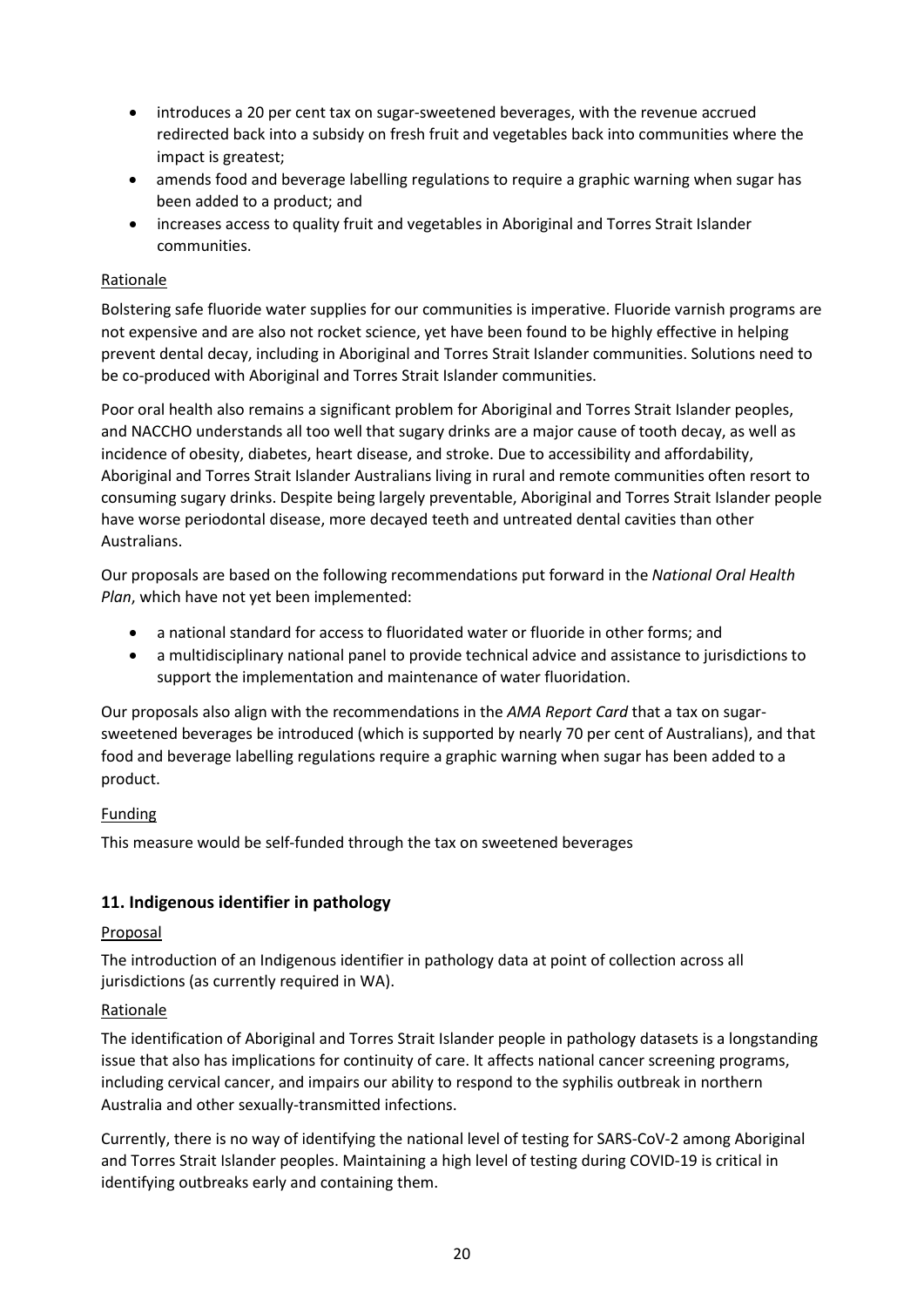Regular updates on testing counts for SARS-CoV-2 amongst specific population groups is one of nine goals in the Australian National Disease Surveillance Plan for COVID-19. This plan was developed by Communicable Diseases Network Australia and endorsed by the Aboriginal and Torres Strait Islander COVID-19 Advisory Group. It cannot be achieved under the current reporting systems.

Some positive steps have been taken, for which we are most grateful. These include:

- Aboriginal and Torres Strait Islander status being a mandatory component in pathology collected within GP respiratory clinics;
- the Western Australian Chief Health Officer (CHO) issuing a COVID Testing Reporting Direction which compels the inclusion of Indigenous status in pathology reporting (the WA CHO also wrote to private pathology providers asking them to collect and report on Indigenous status); and
- state-based pathology providers in NT and WA collecting and reporting on testing by Indigenous status.

Nevertheless, we need a *national* approach and urge the Commonwealth to require the same measures across all jurisdictions. Actions that still need to be taken include:

- all CHOs to provide a similar directive to that of the WA CHO on the inclusion of Indigenous status in pathology reporting;
- immediate funding of implementation work with public and private pathology providers to ensure Indigenous status; requiring that:
	- o Aboriginal and Torres Strait Islander status is provided on pathology forms printed by general practice software;
	- o Aboriginal and Torres Strait Islander status is recorded by pathology electronic systems; and
	- o regular reporting includes disaggregation by Indigenous status.

For this to be fully effective, of course, the means by which Aboriginal and Torres Strait Islander status is collected also needs to be culturally appropriate, so that full disclosure and accuracy of the data is achieved. Cancer Australis's report, *Using data to improve cervical cancer outcomes for Aboriginal and Torres Strait Islander women* (April 2020) is helpful in this regard.

## Funding

Minimal cost, but small-scale funding could be requested from the pathology sector to support changes in data-collection processes and systems.

# **12. Closing the Gap in relation to Blood Borne Virus (BBV) and Sexually Transmitted Infection (STI) associated morbidity and mortality.**

# Proposal

That the Australian Government enhances capacity of all ACCHOs in urban, regional and remote areas to conduct syphilis, gonorrhoea, chlamydia, trichomoniasis and Hep C and HIV testing (as well as COVID-19 testing) by:

- committing to retaining current Enhanced Syphilis Response staffing levels (\$20m over 3 years) in identified outbreak areas which is scheduled to end in June 2021;
- funding NACCHO to work with key stakeholders and research institutes to develop and deliver culturally appropriate sexual health testing, treatment and contact tracing services and training to ACCHO staff;
- expanding the TTANGO program to enable other ACCHOs to undertake STI and COVID-19 testing;
- creating an MBS Item that supports STI testing on the GeneXpert machines to further increase access to STI testing for Aboriginal and Torres Strait Islander peoples and programmatic costs and improve program sustainability in the long term; and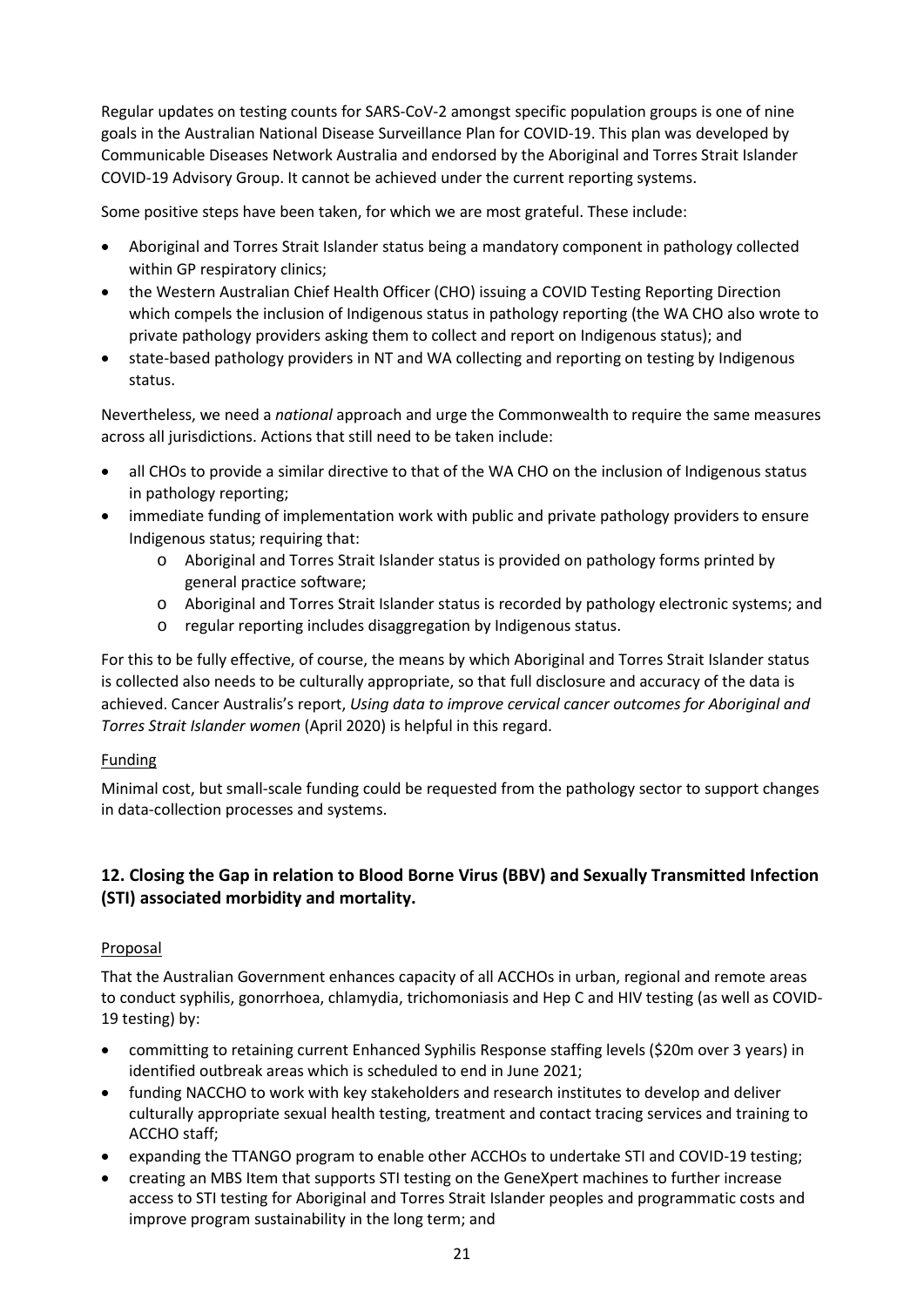• ensuring the 35 GeneXpert machines provided to ACCHOs for COVID-19 testing remain in the services for STI purposes and they are supplied with testing cartridges (until the introduction of the MBS Item).

## Rationale

NACCHO has recently been funded by the Commonwealth to coordinate the development and delivery of an Implementation Plan for the National Aboriginal and Torres Strait Islander Blood Borne Viruses and Sexually Transmissible Infections Strategy. The plan will identify the roles and responsibilities of mainstream organisations in addressing the disproportionate prevalence of STIs and BBVs in Aboriginal and Torres Strait Islander communities (see Table D).

| STI/BBV     | <b>Prevalence in Aboriginal and</b><br><b>Torres Strait Islander</b><br>communities | <b>Prevalence in other</b><br>communities |
|-------------|-------------------------------------------------------------------------------------|-------------------------------------------|
| Hepatitis C | 168 per 100,000                                                                     | 38 per 100,000                            |
| Chlamydia   | 1,194 per 100,000                                                                   | 427 per 100,000                           |
| Gonorrhoea  | 628 per 100,000                                                                     | 96 per 100,000                            |
| Syphilis    | 103 per 100,000                                                                     | 16 per 100,000                            |

**Table D: Prevalence of STIs and BBVs in Aboriginal and Torres Strait Islander communities**

*HIV, viral hepatitis and sexually transmissible infections in Australia: annual surveillance report 2018,* 

#### *Kirby Institute, University of NSW.*

It is critical that STIs and BBVs are identified and addressed early to minimise acute and chronic health consequences (including infertility and infant fatalities) and that coordination across the ACCHO sector occurs to maximise engagement and ensure effective utilisation of limited resources. NACCHO and the ACCHO sector have demonstrated that they are able to effectively coordinate and deliver locally appropriate communicable disease services. They have:

- minimised the impact of the pandemic on the Aboriginal and Torres Strait Islander community (currently no deaths in the Aboriginal and Torres Strait Islander community, and 0.5% of those who have contracted COVID-19 are Aboriginal and Torres Strait Islander peoples);
- responded to declared syphilis outbreak regions (in North Queensland, Northern Territory, Western Australia and South Australia) by increasing rapid testing and treatment levels and supporting the development and implementation of localised community education campaigns.

## Funding

Provision of GeneXpert machines and cartridges to other ACCHOs will require capital expenditure of up to \$5m, along with a further funding of \$1.5m per year for the implementation of a training and quality control framework.

Workforce retention of Aboriginal and Torres Strait Islander Health Practitioners and Workers employed under the Enhanced Syphilis Response Program for another three years will cost \$20m.

Funding would also need to consider the cost of the MBS Item supporting sexual health testing on GeneXpert machines.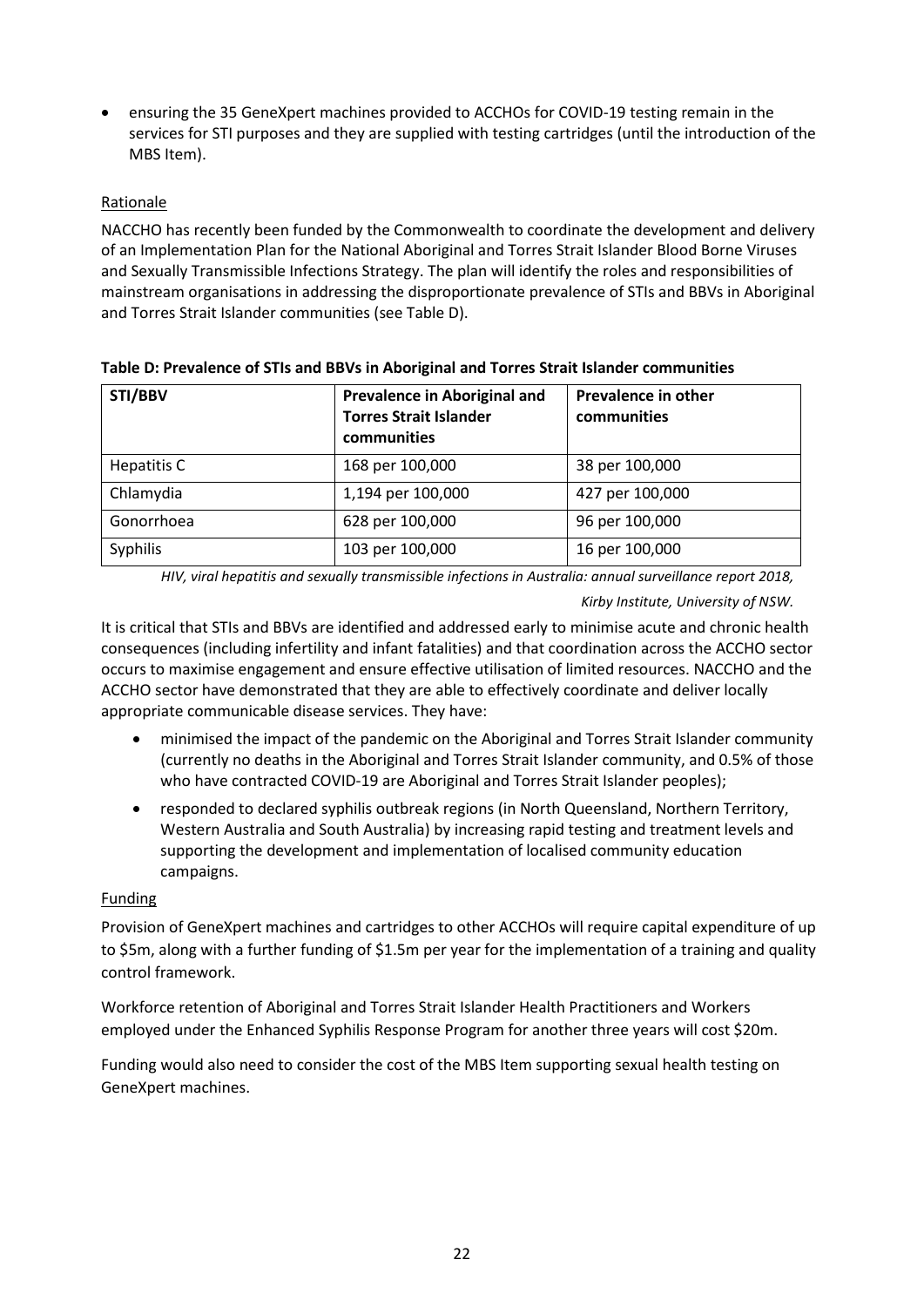# **13. Extension of the Aboriginal and Torres Strait Islander National Community Connector Program**

## Proposal

That the National Disability Insurance Agency (NDIA) extend funding for the National Community Connector Program (NCCP) beyond June 30, 2021 for a minimum of three years. This will ensure the security of at least 50 jobs for Aboriginal and Torres Strait Islander people nationally and will better support Aboriginal and Torres Strait Islander people with a disability to access NDIS services. NACCHO also proposes extending the Remote Community Connectors (RCCs) program by at least three years and to combine the administration of these two programs.

This proposal aligns with the National Agreement on Closing the Gap, as the objective of the Agreement is to overcome the entrenched inequality faced by too many Aboriginal and Torres Strait Islander people so that their life outcomes are equal to all Australians.<sup>[21](#page-23-0)</sup>

## Rationale

Aboriginal and Torres Strait Islander people are twice as likely to experience a disability than other Australians, with 9 per cent having a severe condition compared to 4 per cent, respectively. As at 30 Sept 2020 only 6.6 per cent (or 27,112) of NDIS participants identify as being of Aboriginal and/or Torres Strait Islander background, which is considerably less than the percentage thought to have a significant disability.<sup>[22](#page-23-1)</sup>

NACCHO entered into a contract with the NDIA in mid-2020 to link Aboriginal and Torres Strait Islander communities with the NDIS through the NCCP. The 12-month program is underway and will eventually employ over 50 Aboriginal and Torres Strait Islander people across Australia and build capacity within ACCHOs to link their communities to the NDIS in a culturally-safe environment. However, the structural change necessary to ensure increased, culturally appropriate and more ongoing participation of Aboriginal and Torres Strait Islander people in the NDIS in the long term cannot be achieved within a 12-month period. Further funding is required for at least three years to ensure that eligible Aboriginal and Torres Strait Islander people receive the support required to become and stay participants of the NDIS.

The impacts of COVID-19 on the prompt implementation of the NCCP has been apparent. Some ACCHOs faced challenges in recruiting Community Connectors and arranging community consultations due to regional lockdowns and restrictions. An extended program would give ACCHOs a better opportunity to build the trust required in the community to connect Aboriginal and Torres Strait Islander people to the NDIS. The unique position of ACCHOs allows them to address community perceptions among Aboriginal and Torres Strait Islander people about the NDIS and assist with difficulties in understanding the NDIS and its complex eligibility criteria. Additional time and resources will also support the Commonwealth's recovery efforts from the bushfires and COVID 19 in Aboriginal and Torres Strait Islander communities with high rates of disability.

Implementing the NCCP over the last six months, NACCHO has worked very closely with key stakeholders to ensure a clear and shared understanding of the issues regarding the NDIS and the work required to address these. NACCHO allocated scarce resources appropriately to maximise the return on investment and outcomes for Aboriginal and Torres Strait Islander people with disability requiring access to NDIS services. Various ACCHOs have informed NACCHO that a 12-month contract was not sufficient time to establish the NCCP and adequately service the community including connecting

<span id="page-23-1"></span><span id="page-23-0"></span><sup>&</sup>lt;sup>21</sup> Coalition of Peaks, National Agreement on Closing the Gap p 3 [https://coalitionofpeaks.org.au/wp](https://coalitionofpeaks.org.au/wp-content/uploads/2020/07/FINAL-National-Agreement-on-Closing-the-Gap-1.pdf)[content/uploads/2020/07/FINAL-National-Agreement-on-Closing-the-Gap-1.pdf](https://coalitionofpeaks.org.au/wp-content/uploads/2020/07/FINAL-National-Agreement-on-Closing-the-Gap-1.pdf) 22 <https://www.ndis.gov.au/about-us/publications/quarterly-reports>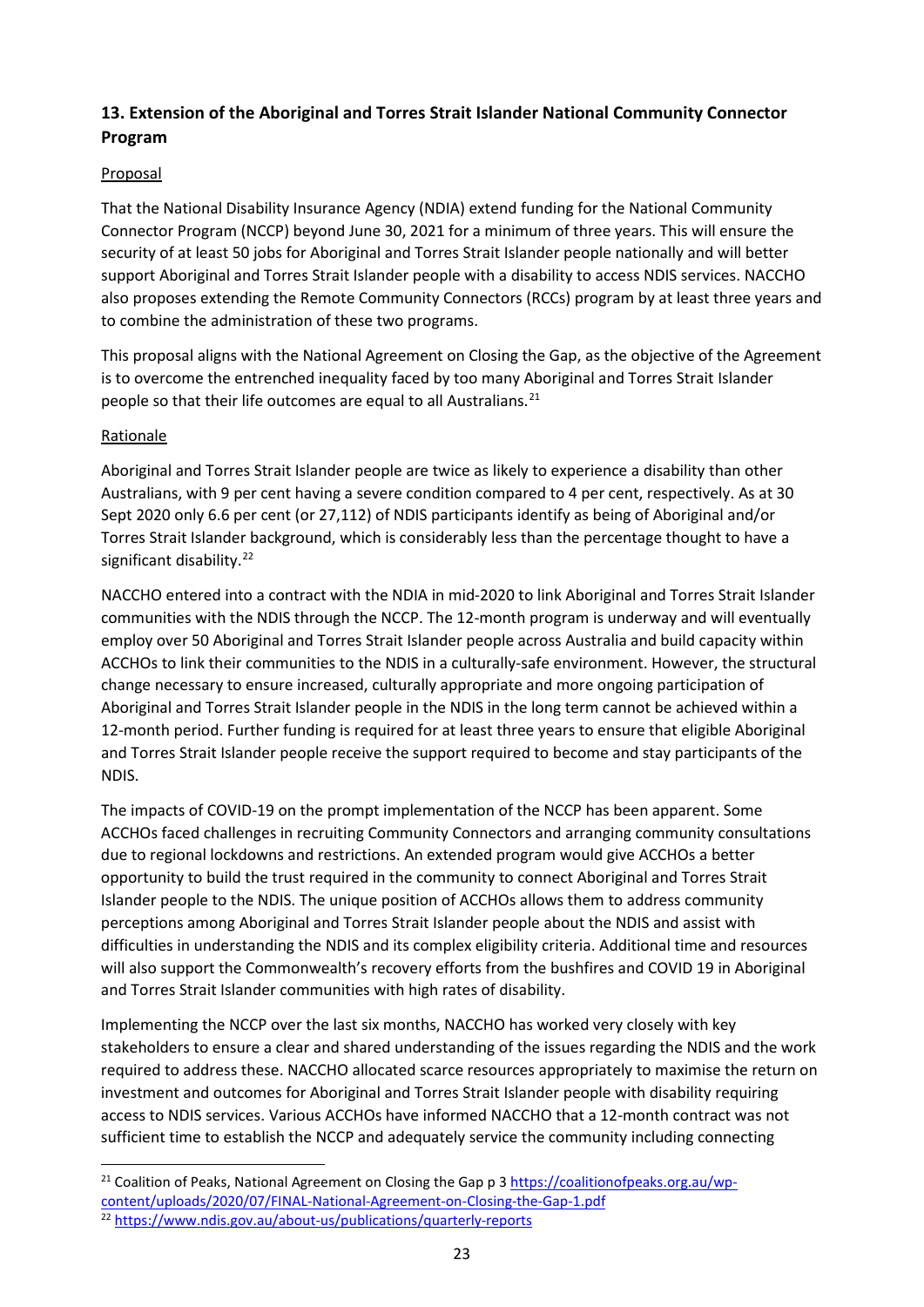Aboriginal and Torres Strait Islander people to the NDIS. Some ACCHOs declined the contract on this basis, and others were reluctant to partake in the program as it would take time to build trust in the community to run the NCCP effectively.

Anecdotal evidence from ACCHOs suggests that the NCCP is improving social and emotional wellbeing outcomes in some communities, and there is an increase of referrals to specialists due to the community connector's ability to manage stakeholder engagement. Some ACCHOs have indicated that their communities cannot generally be accessed by non-Indigenous organisations due to the lack of trust in some mainstream organisations and programs. Our ACCHOs are working hard towards building understanding and trust in communities about the NDIS, and this would be eroded if funding for this program were discontinued. The Aboriginal and Torres Strait Islander NCCP is a unique and vital program which demonstrates the success of the Commonwealth's Closing the Gap agenda, and its commitment to implementing the National Agreement.

The NCCP directly aligns with the principles and intention of the National Agreement. One of the 16 targets outlined in the National Agreement is that 'everyone enjoys long and healthy lives'.<sup>[23](#page-24-0)</sup> One of the key Priority Reform Areas in the National Agreement is to build the community-controlled sector, and disability has been identified as one of the initial sectors in focus. The NCCP will help NACCHO increase community awareness within Aboriginal and Torres Strait Islander communities of the NDIS and the life-changing support it can provide as well as contribute to implementing the Closing the Gap agenda.

NACCHO also supports an extension to the RCCs which is scheduled to cease funding on June 30, 2021.

#### Funding

NACCHO currently has contracts with 48 of our ACCHOs to run the NCCP out of a total of 143. The current investment for the Aboriginal and Torres Strait Islander project is \$4.5 million for twelve months which includes funding for the Community Connectors, contract management, ICT and travel costs. NACCHO proposes building the capacity of every ACCHO that requires the Community Connector service. Disability is a national issue and affects different communities in diverse ways. The only way to ensure cultural safety for Aboriginal and Torres Strait Islander people with disability is to support ACCHOs directly to connect their clients to the NDIS. NACCHO recommends incrementally increasing the NCCP funding so that 86 ACCHOs run the service by 2023/2024.

| Year                           | Program            | Indexation <sup>24</sup> | <b>Investment</b>    |
|--------------------------------|--------------------|--------------------------|----------------------|
| 2021/2022                      | NCCP (58 ACCHOs)   | 2.5%                     | \$382,500 (NACCHO)   |
|                                | $I$ FTE = \$77,777 |                          | \$4,623,894 (ACCHOs) |
|                                |                    |                          |                      |
| 2022/2023                      | NCCP (72 ACCHOS)   | 2.5%                     | \$392,062 (NACCHO)   |
|                                |                    |                          | \$5,740,007          |
| 2023/2024                      | NCCP (86 ACCHOS)   | 2.5%                     | \$401,864 (NACCHO)   |
|                                |                    |                          | \$6,856,120 (ACCHOs) |
| Total investment: \$17,994,585 |                    |                          |                      |

#### **Table E: Investment required**

<span id="page-24-0"></span><sup>&</sup>lt;sup>23</sup> <https://coalitionofpeaks.org.au/new-national-agreement-on-closing-the-gap/>

<span id="page-24-1"></span><sup>&</sup>lt;sup>24</sup>https://www.aph.gov.au/About\_Parliament/Parliamentary\_Departments/Parliamentary\_Library/pubs/rp/Budge [tReview201920/BudgetOverview](https://www.aph.gov.au/About_Parliament/Parliamentary_Departments/Parliamentary_Library/pubs/rp/BudgetReview201920/BudgetOverview)